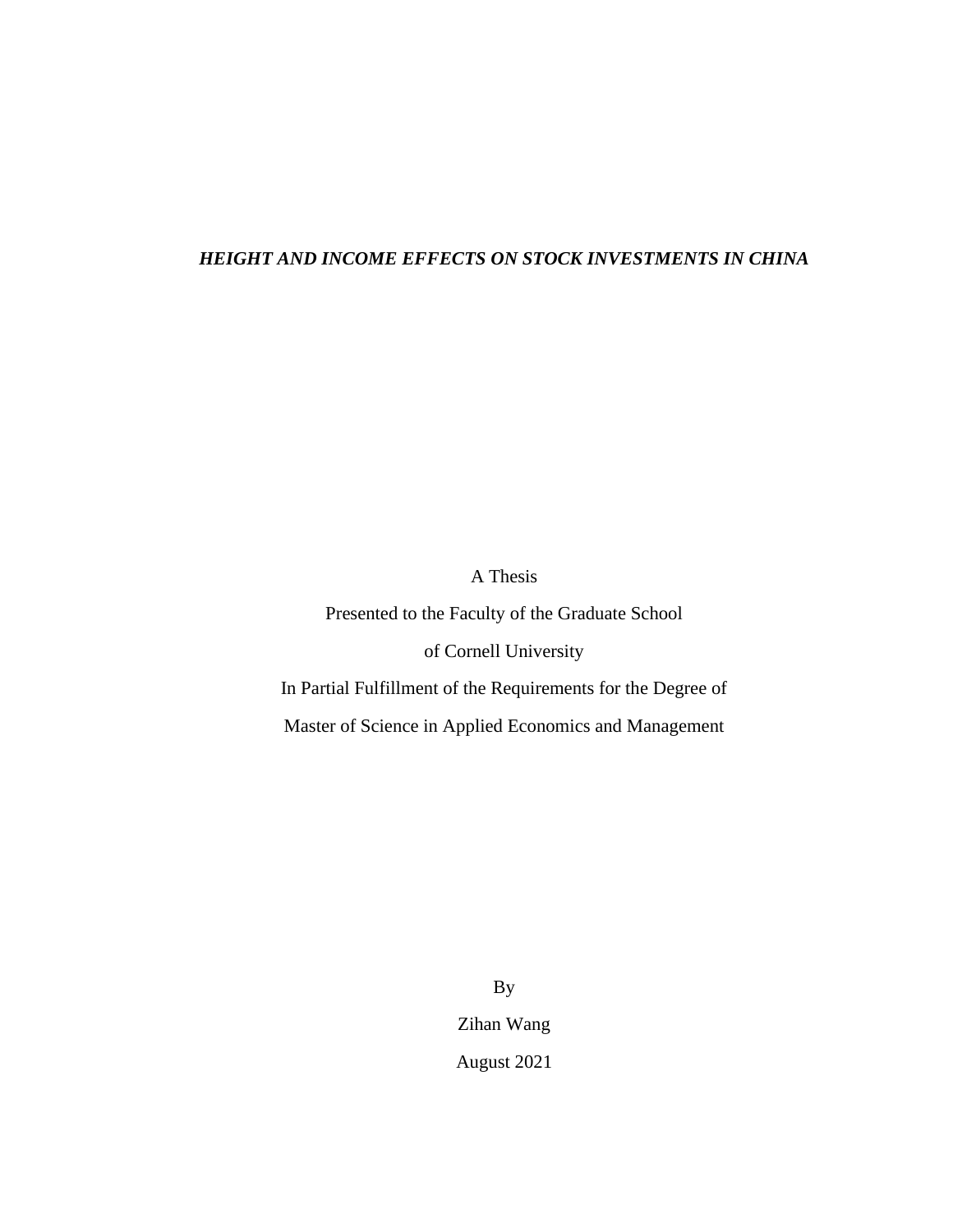© 2021 Zihan Wang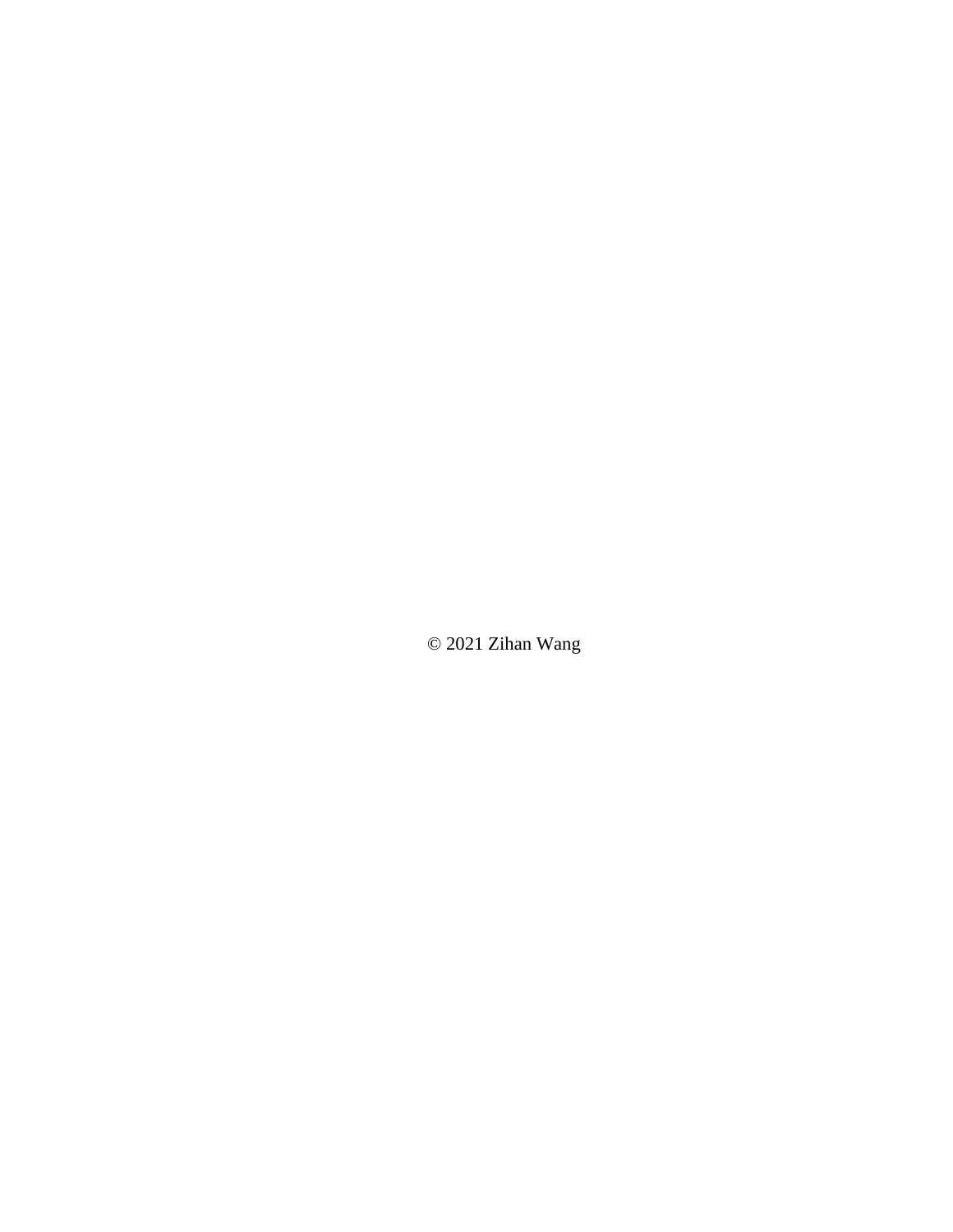### **ABSTRACT**

This paper examines the relationship between physical attributes such as height (or weight) and household investment decisions in China. Using survey data from the China Family Panel Studies (CFPS), I find that households with taller family heads are more likely to invest in stocks and that weight (BMI) does not seem to have any effects on Chinese household stock market participation. The empirical methodology used in this paper are a series of fixed-effect regression models. After confirming the existence of a positive height effect on stock market participation in China, further analysis is done to look for channels that could explain such an effect. My findings suggest the two channels are income and cognitive abilities, and that the income channel plays a major role. Finally, ancillary regressions confirm the existence of a height premium on both income and education in China.

*Keywords*: physical attributes, household finance, China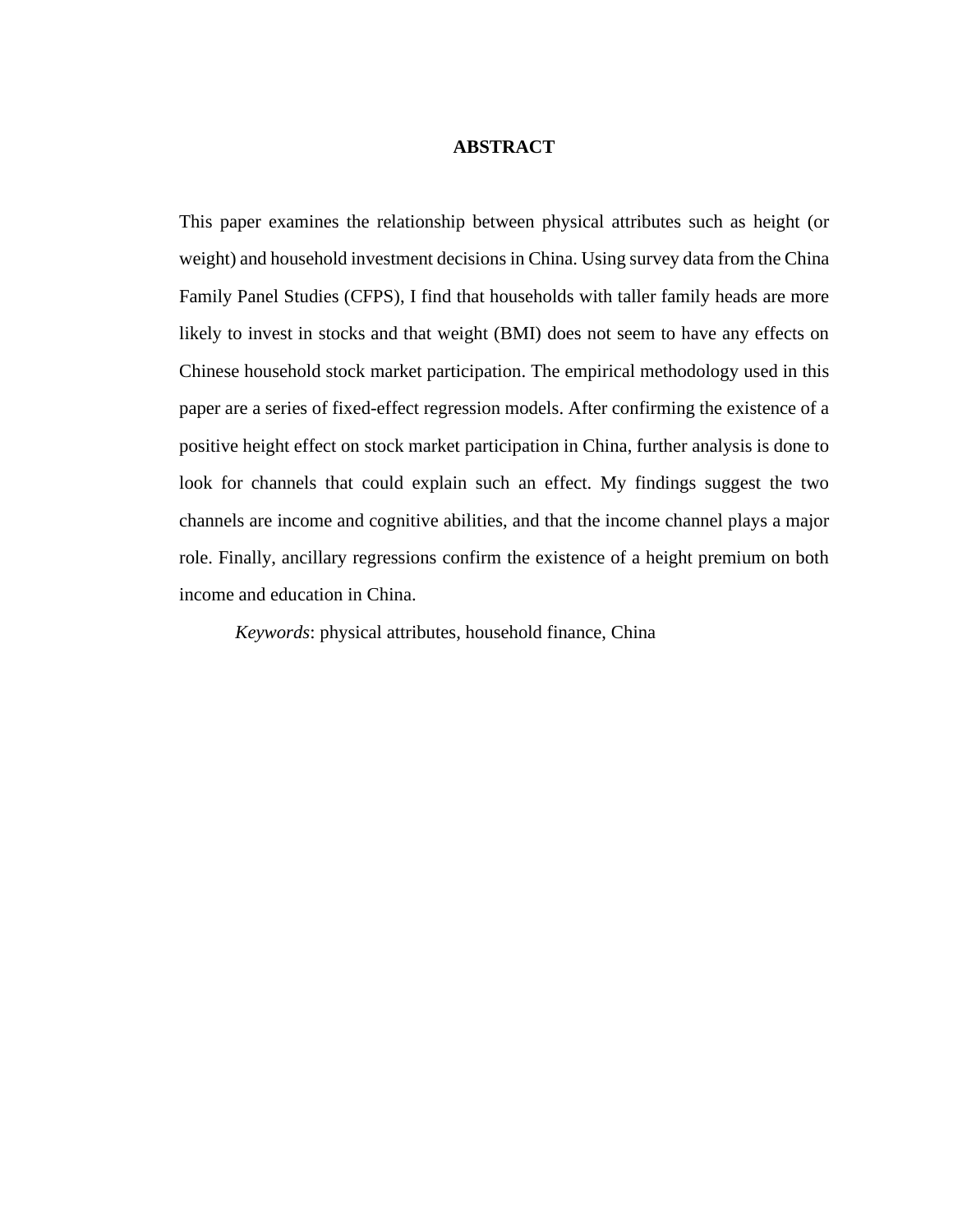## **BIOGRAPHICAL SKETCH**

In 2017, Zihan Wang obtained a Bachelor of Science in business administration (BSBA) in finance from the University of Miami with a minor in accounting. Currently, he is in his last semester of the master's program in Applied Economics and Management at Cornell University with a concentration in finance and management.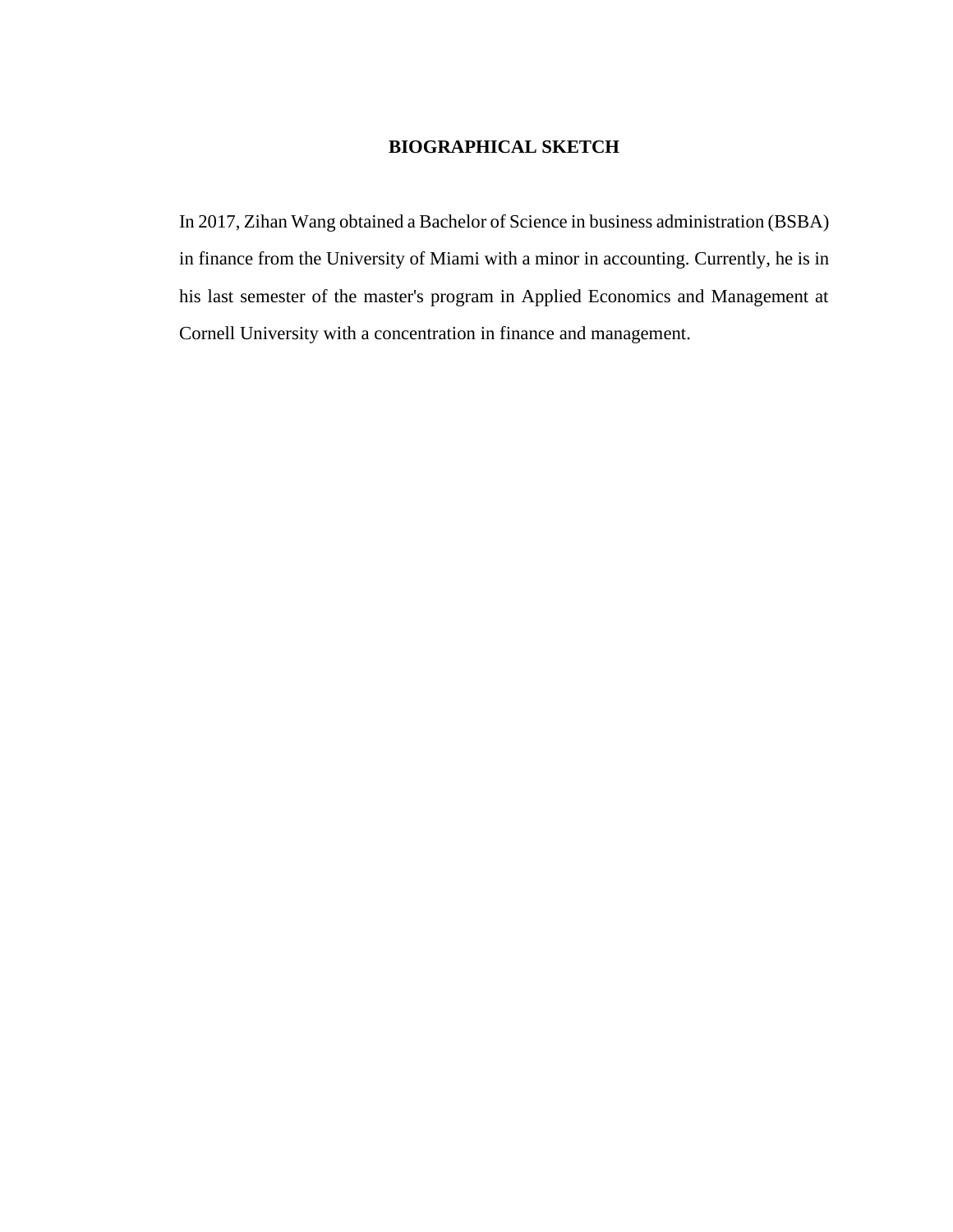#### **ACKNOWLEDGMENTS**

I would like to thank my committee members, Jawad Mohmad Addoum (Chair) and Byoung-Hyoun Hwang (Minor Chair) for their generous help and guidance throughout my research process. I also thank the Institute of Social Science Survey (ISSS) of Peking University for the access to CFPS data. Lastly, I want to express my appreciation for all the help provided by other members of the Cornell community while pursuing my degree, and without them, my experiences of studying in the US would not be this unforgettable.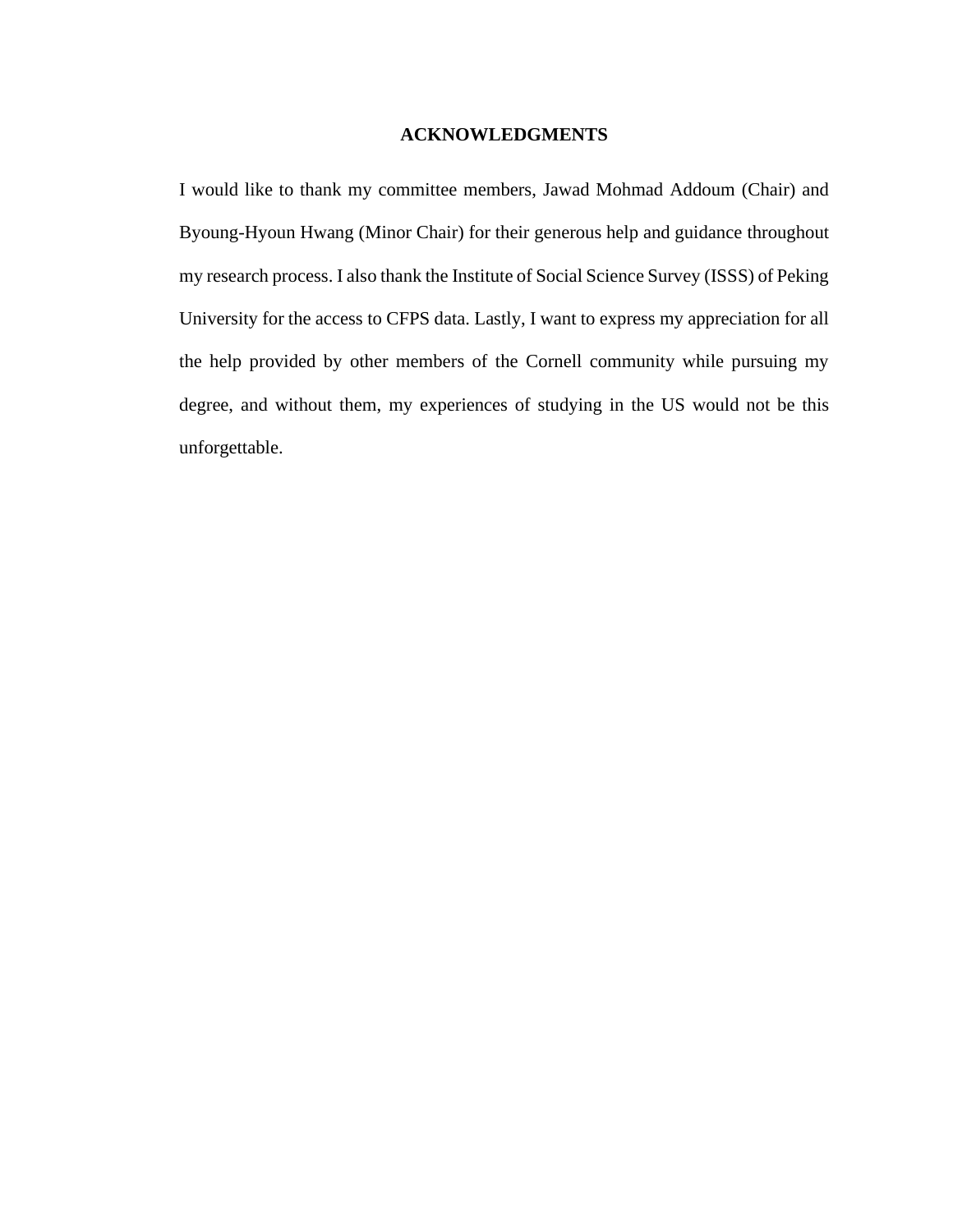## **TABLE OF CONTENTS**

<span id="page-5-0"></span>

| $\mathbf{2}$   |     |  |  |  |  |  |  |  |  |
|----------------|-----|--|--|--|--|--|--|--|--|
|                | 2.1 |  |  |  |  |  |  |  |  |
|                |     |  |  |  |  |  |  |  |  |
|                |     |  |  |  |  |  |  |  |  |
| 3 <sup>1</sup> |     |  |  |  |  |  |  |  |  |
| 4              |     |  |  |  |  |  |  |  |  |
|                | 4.1 |  |  |  |  |  |  |  |  |
|                |     |  |  |  |  |  |  |  |  |
| 5              |     |  |  |  |  |  |  |  |  |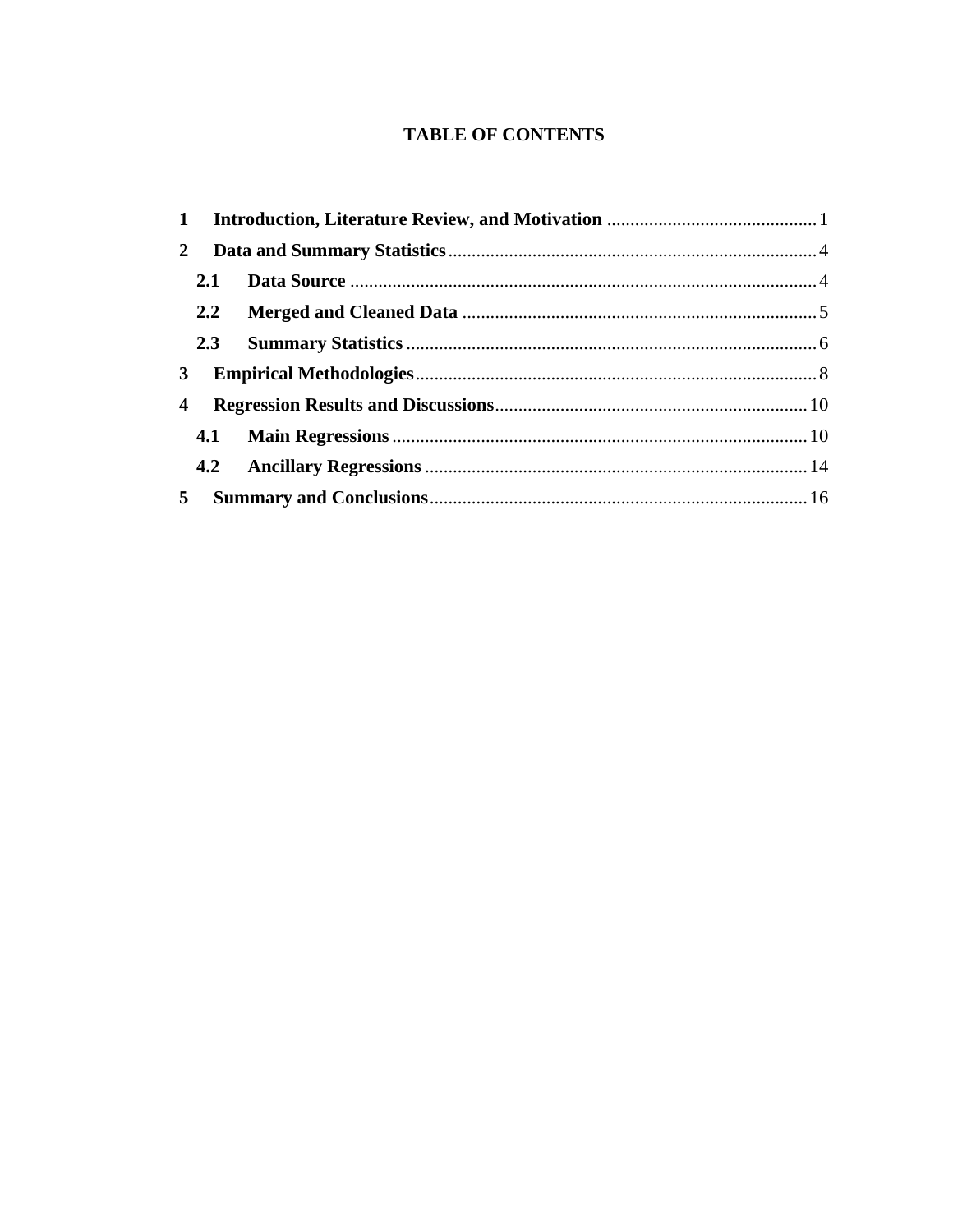#### **1 Introduction, Literature Review, and Motivation**

The recent survey by Gomes, Haliassos, and Ramadorai (2020) identifies the connection between household financial decisions and social environment, including cultural and hereditary factors as well as cognition and educational interventions. However, in addition to the social environment, which cannot be directly observed, observable physical attributes also have impacts on household investment decisions, as shown by Addoum, Korniotis, and Kumar (2017). Two physical attributes examined in their paper are height and body mass index (BMI, an obesity measure, where a higher number means more obesity). Specifically, they demonstrate that taller individuals are more likely to invest in risky asset classes such as stocks, whereas individuals with higher BMI tend to invest less. Motivated by their findings, I examine whether such positive (negative) height (BMI) effects apply to households in China.

The decision to study the relationship between physical attributes and household finance in China is motivated by two considerations. First, China, as the second-largest economy behind the US, has received growing international attention for its relatively young stock market compared to the West. Yet, little has been done to analyze the association of height (and BMI) with stock investment. As a result, any insight generated from this paper will help others better understand what drives stock market participation among Chinese households. Second, the availability of a dataset in China that has rich information on physical attributes and households' investment decisions offers an ideal setting for conducting this study.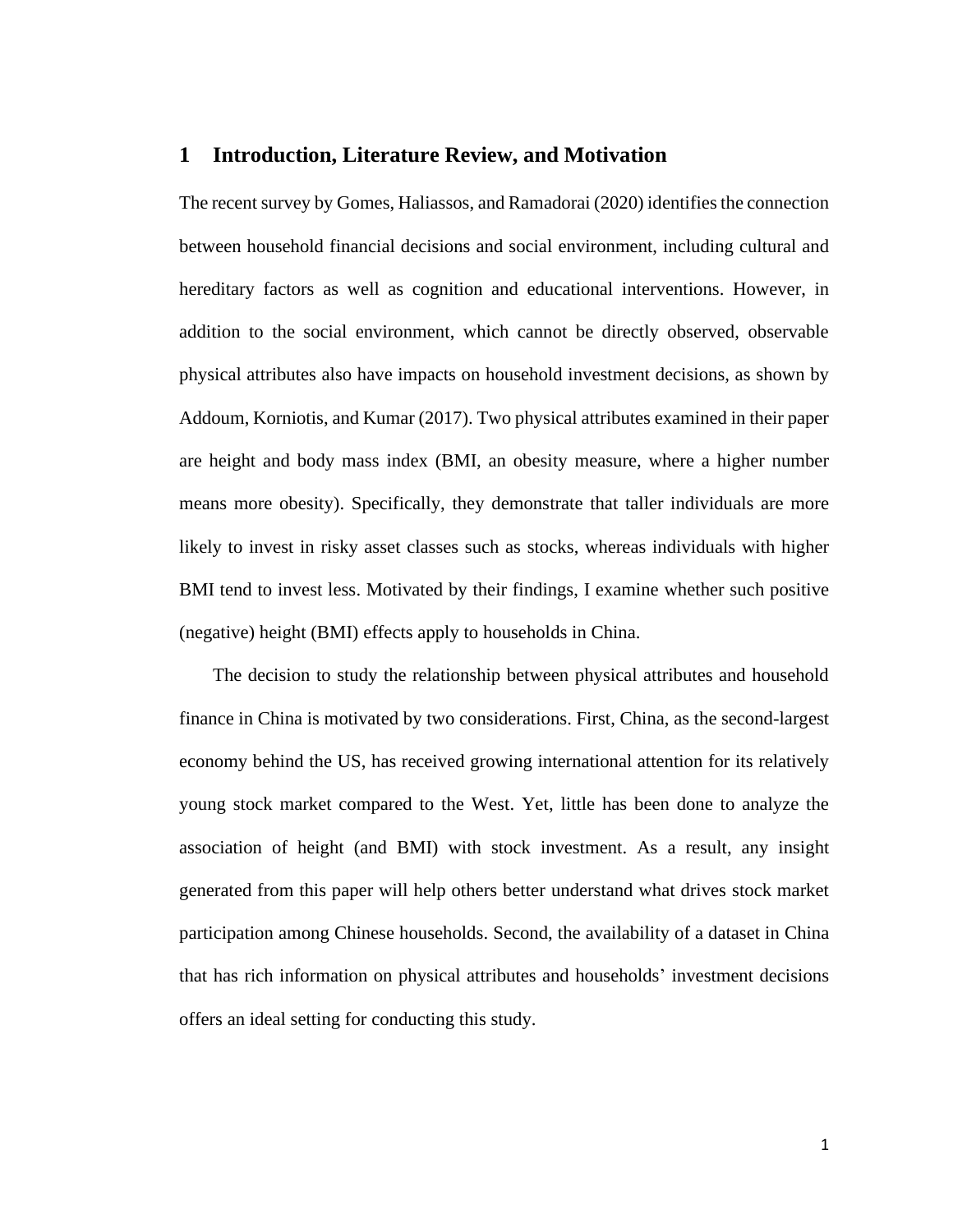Consistent with my expectation, I find that taller family households are more likely to invest in stocks in China, which remains true after controlling for a broad set of demographic variables. However, a negative weight (BMI) effect on stock market participation, although initially expected, does not seem to exist in China. Focusing on the positive height effect, I further study potential channels that could explain such an effect and find that income and cognitive abilities serve as the two main channels, the former of which plays a much bigger role. Finally, to show the existence of these two channels, I analyze the association of height with income and education level and confirm that taller family heads tend to earn more and have higher education level in China.

Other relevant pieces of literature inspire me to include a set of control variables in addition to the main independent variables – height and BMI. First, the idea of adding variables indicating age and gender comes from Campbell's (2006) summarized determinants of stock market participation. Then, income is included because greater heights (weights) tend to lead to higher (lower) income according to Persico et al. (2004), Hamermesh and Biddle (1994), and Harper (2000). Furthermore, the inclusion of net worth learns from Campbell's (2006) use of its linear term. Then, Grinblatt et al. (2011) show that intelligence plays an important role in determining stock market participation, so, I also include cognitive ability controls captured by education, numerical and verbal ability, and memory. Additionally, self-reported health status is considered as not only taller people are shown to be healthier (Case and Paxson, 2008a) but also people with poor health tend to invest less in risky asset classes such as stocks (Rosen and Wu, 2004).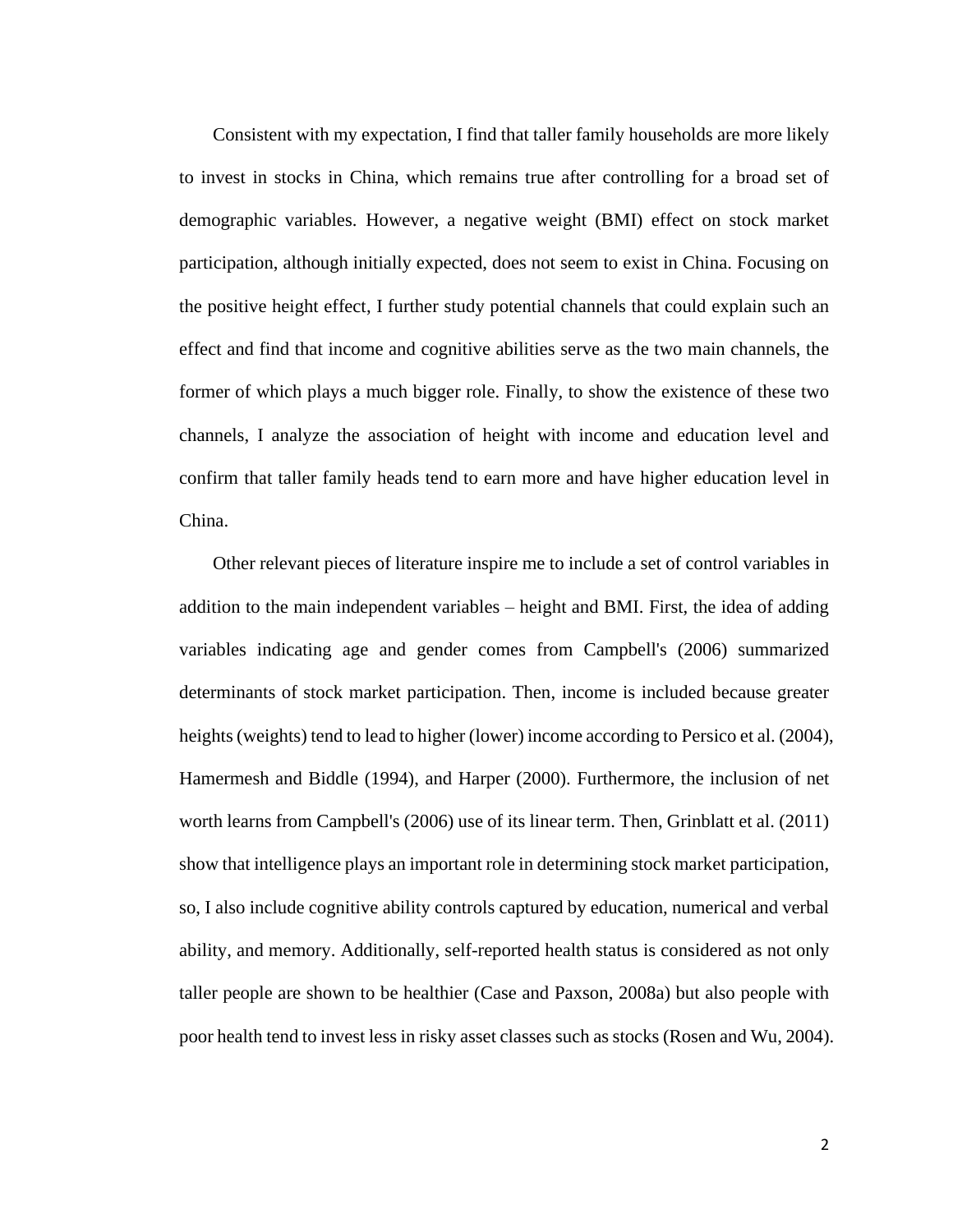Lastly, I consider sociability because more sociable people tend to participate more in the stock market (Hong et al., 2004).

This study contributes to the literature in household finance by showing that physical attributes such as height or weight (BMI) not only affect people's portfolio choices in the West but also have significant impacts among households in China. Although extensive studies on determinants of stock market participation decisions have been previously done using datasets from Western countries, to my best knowledge this is the first study to study the effect of physical attributes on household stock investment choice in China. This study also contributes to the literature by showing the unique case in China where only height plays a significant role in stock market participation. Furthermore, my empirical results provide additional evidence on some of the channels studied by other literature focused on households in the West. For example, income and cognitive abilities channels do exist and play important roles in China, as in the West. However, other channels prevalent among Western households do not seem to explain the positive relationship between height and stock market participation. Overall, this paper helps motivate further studies to better understand the uniqueness of portfolio choices among Chinese households.

The rest of this paper is arranged as follows. In Section 2, I provide the data and summary statistics, listing the complete set of variables used as well as their definitions. Then, in Section 3, I describe the empirical methodologies. Section 4 discusses regression results where main results are shown in Section 4.1, and ancillary results are shown in Section 4.2. I conclude in Section 5 with a summary and a few suggestions for further research.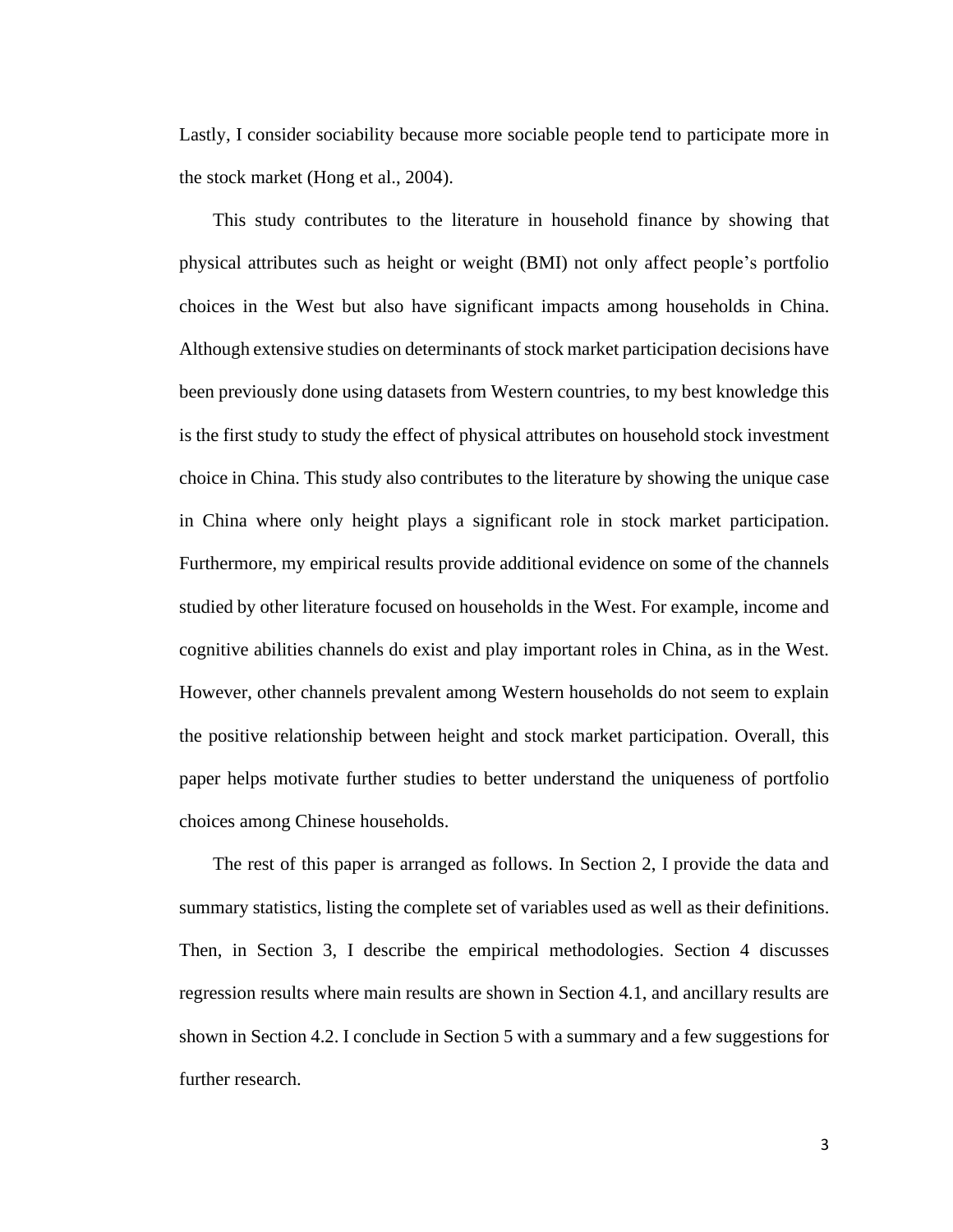### <span id="page-9-0"></span>**2 Data and Summary Statistics**

### <span id="page-9-1"></span>**2.1 Data Source**

The data used in this article comes from the survey of China Family Panel Studies (CFPS), which has longitudinal data on contemporary Chinese communities, families, and individuals. Launched by the Institute of Social Science Survey (ISSS) of Peking University in 2010, the survey runs every two years from 2010 to 2018. Its sample covers about 16,000 households across 25 provinces and municipalities and has rich information on the physical characteristics, financial decision variables, and other demographic variables of the respondents. The CFPS is also designed in a similar way to Panel Study of Income Dynamics (PSID), National Longitudinal Surveys of Youth (NLSY), and Health and Retirement Study (HRS) but has more detailed information on household members and relationships among households.

Although the CFPS study generates such a rich dataset, there are still some limitations. For this study, the decision variable of my main interest is whether or not a particular household invests in stocks. However, the survey only has data on stock investments in 2010 and 2012, beyond which the survey questions start to ask about investment decisions in many different asset classes altogether. Given the impossibility of separating households' overall investments into the specific asset class of stock, my research only uses the data from 2010 and 2012. In addition, two different tests are given to measure numerical ability. For example, a self-designed math test by CFPS is given in 2010, whereas the same number series test used in HRS is given in 2012. To address this, I choose to use the latter to best represent the numerical ability of respondents considering that HRS data is often used in related studies, including Barsky et al. (1997),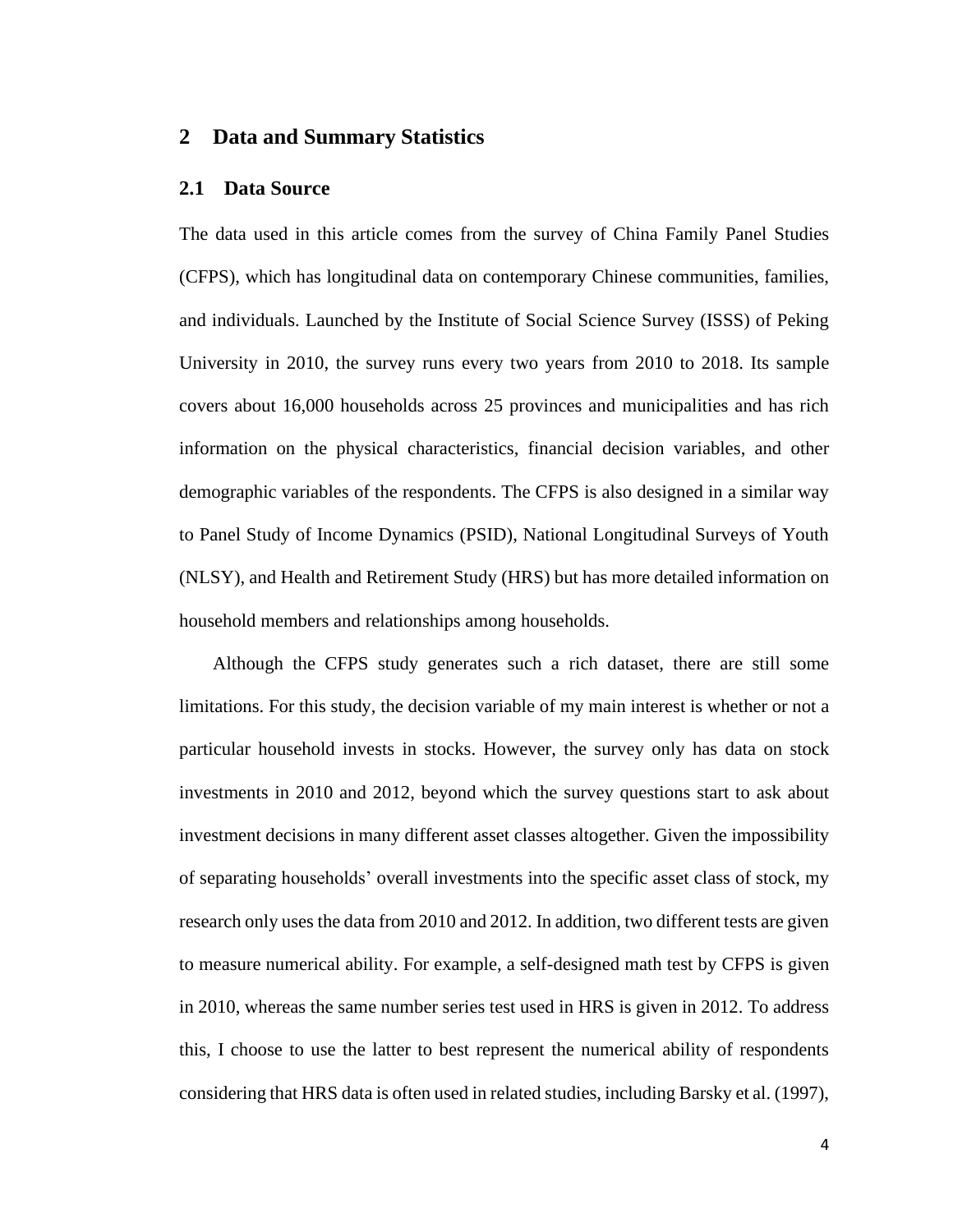Rosen and Wu (2004), and Hong et al. (2004). Another limitation is that memory tests are not given in 2010, and word tests are not available in 2012 either. I address this limitation by assuming that memory test scores (only given in 2012) and word test scores (only given in 2010) remain unchanged for the same group of household heads between the two years because it is correct to assume the verbal ability and memory of adult respondents do not change much over a short time. The same assumption also applies to the different math tests mentioned earlier in this paragraph. By using the math test score in 2012 as the measure for numerical ability, I implicitly assume the same score for the same group of respondents in 2010, although a different version of the math test is given. Finally, the solution to the missing information on the time spent on social activities in 2012 is also this assumption that such data remains unchanged for the same group of respondents from 2010.

#### <span id="page-10-0"></span>**2.2 Merged and Cleaned Data**

Each year CFPS releases five sets of data, and I only use two of them: adult and family economics. The adult dataset includes abundant information on physical characteristics and other demographics of adult respondents who are uniquely identified by the personal ID number (PID) in the survey. The family economics dataset includes information on stock investments, income, and net worth at the household level, and each of these households is uniquely identified with the family ID number (FID). Because FID is also available in the adult dataset to indicate the household, I merge these two datasets using FID as the key identifier. After identifying the family head (or the person who makes the financial decisions for the entire household), I drop the adults who are non-family heads or non-household financial decision-makers. After further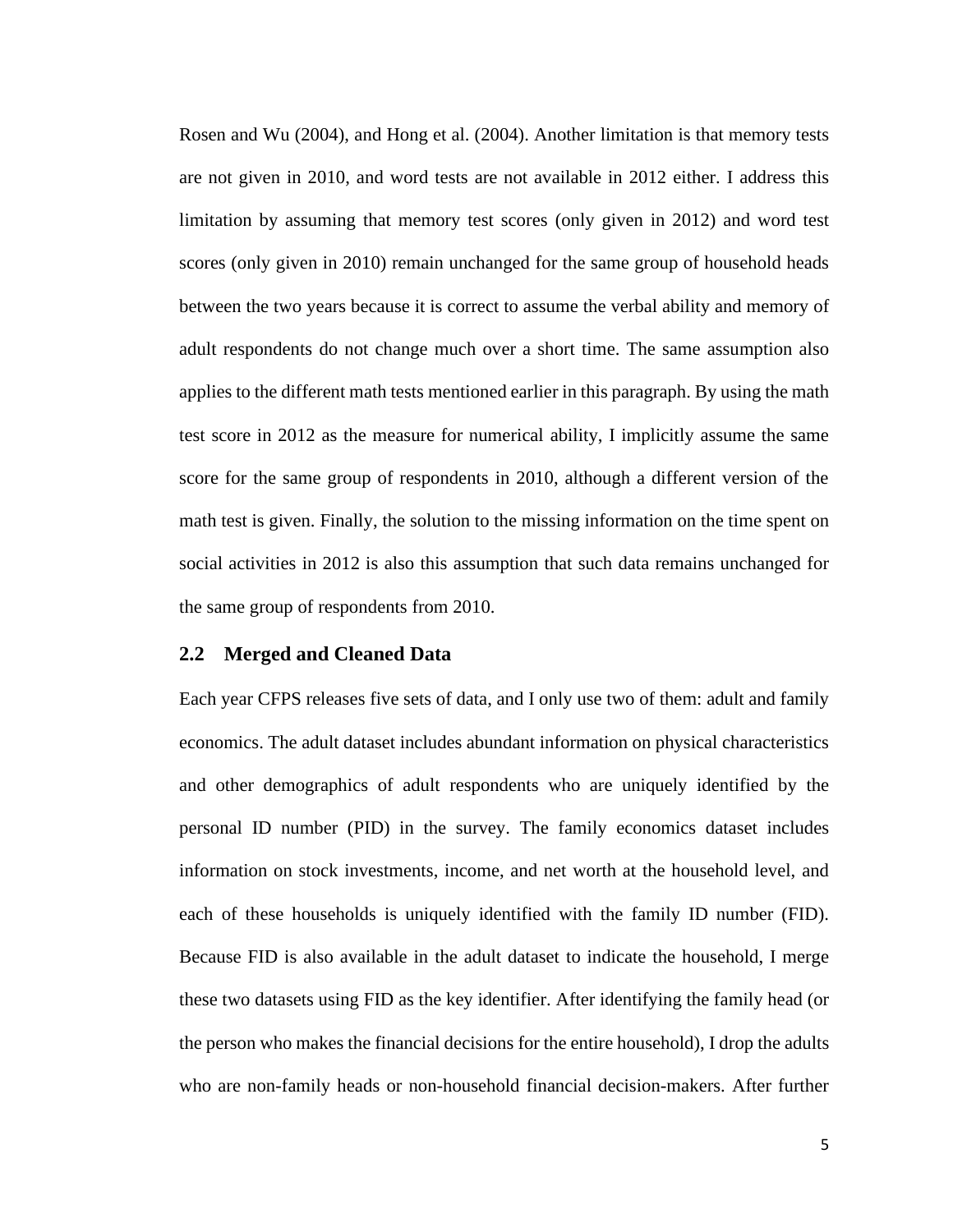eliminating unwanted and unavailable data, I create a single merged panel dataset that has all the variables needed for each household matching only its family head (or main financial decision-maker) for 2010 and 2012.

## <span id="page-11-0"></span>**2.3 Summary Statistics**

| <b>Table 1: Summary Statistics</b> |         |           |
|------------------------------------|---------|-----------|
|                                    |         |           |
|                                    | Mean    | Std. dev. |
| <b>Decision Variables</b>          |         |           |
| Own Stocks                         | 0.063   | 0.243     |
| Prop in Stocks                     | 0.028   | 0.136     |
| <b>Physical Characteristics</b>    |         |           |
| Height (cm)                        | 166.645 | 7.288     |
| <i>Weight</i> (catty = $0.5kg$ )   | 128.733 | 22.238    |
| <b>BMI</b>                         | 23.117  | 3.323     |
| Height and Weight, males           |         |           |
| Height (cm)                        | 168.934 | 6.044     |
| <i>Weight</i> (catty = $0.5kg$ )   | 132.680 | 21.624    |
| <b>BMI</b>                         | 23.204  | 3.294     |
| Height and Weight, females         |         |           |
| Height (cm)                        | 158.790 | 5.509     |
| <i>Weight</i> (catty = $0.5kg$ )   | 115.189 | 18.715    |
| <b>BMI</b>                         | 22.819  | 3.405     |
| <b>Other Demographic Variables</b> |         |           |
| Age                                | 48.135  | 12.665    |
| Education                          | 0.110   | 0.313     |
| Ln(Income)                         | 10.219  | 1.191     |
| Ln(Net Worth)                      | 12.043  | 1.375     |
| Male                               | 0.774   | 0.418     |
| Single                             | 0.103   | 0.304     |
| <b>Numerical Ability</b>           | 7.822   | 3.837     |
| Verbal Ability                     | 21.230  | 7.967     |
| Memory                             | 4.094   | 1.750     |
| Health                             | 1.587   | 0.492     |
| Daily Social Time (hrs)            | 2.648   | 1.877     |
| Religious Participation            | 0.047   | 0.213     |

Table 1 shows the summary statistics for all of the variables used in this research. Similar to the study done by Addoum, Korniotis, and Kumar (2017), I put these variables into three categories. The first set is decision variables indicating whether or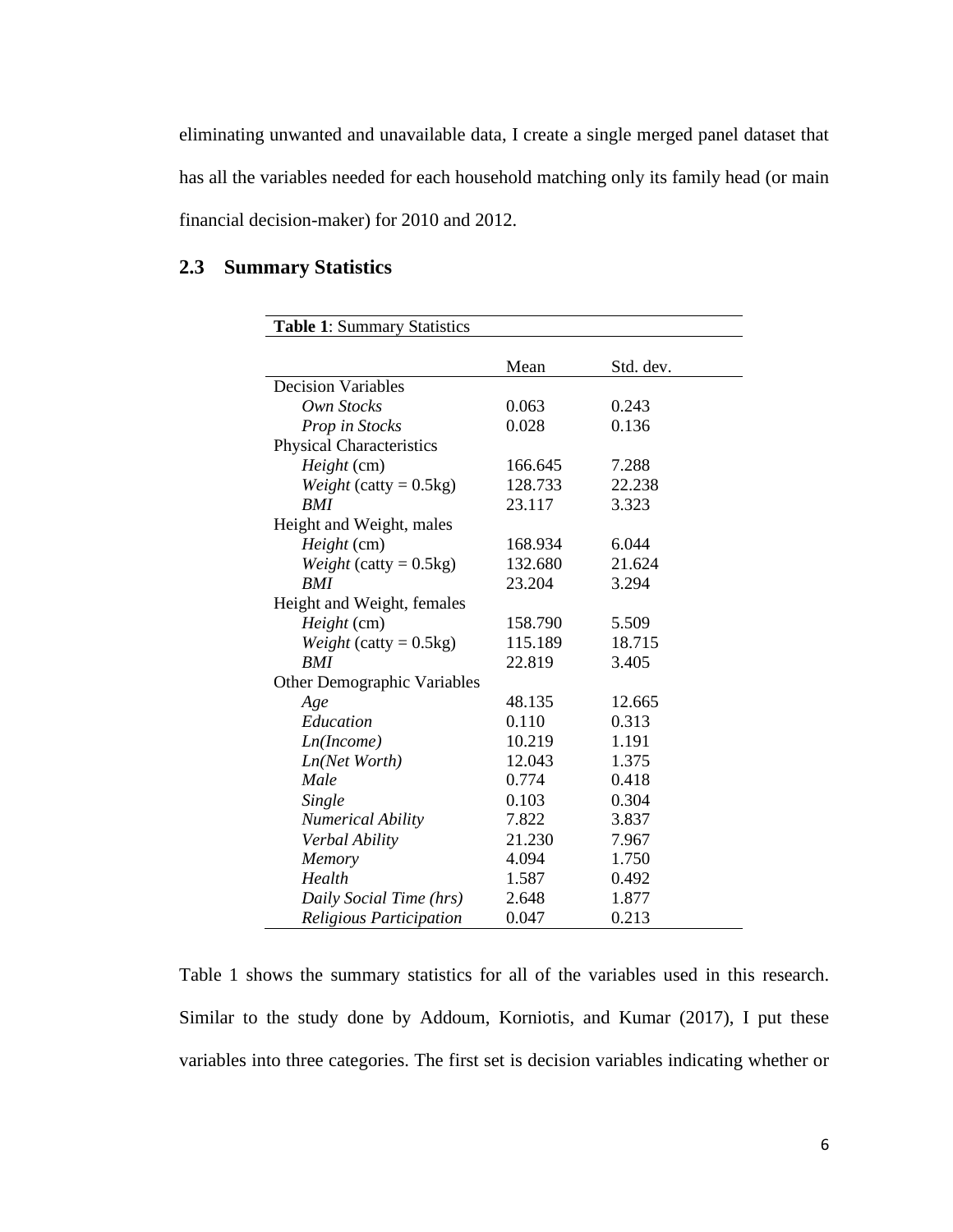not a particular household invests in stocks (*Own Stocks* dummy) and the percentage of financial assets invested in stocks (*Prop in Stocks*). On average, only 6.3% of families invest in stock markets using just 2.8% of total financial assets. Because of the less developed stock market in China, both in terms of time and level of sophistication since origination in the late 1990s, less participation among Chinese households compared to their counterparts in the West is expected.

The second category is physical characteristics of family heads, including height, weight, and body mass index (BMI). The average height, weight, and BMI across the entire sample are about 167cm, 129catty (64.5kg), and 23. Overall, male family heads are taller (169cm vs 159cm) and have higher weights (133catty vs 115catty) than female family heads as expected.

The last set is other demographic variables needed to better study the relationship between physical characters and stock investments. Across the entire sample, the average age is 48 years old, and about 11% have achieved post-secondary education or higher (*Education* dummy). *Income* and *Net Worth* variables are at the household level and taking the log value of each prepares for the regression analysis in the following sections. *Male* is a dummy variable set to one if the respondent is male, and the data shows that on average most of the family heads (77%) are men. Meanwhile, almost 90% of family heads are married with spouses, leaving only 10.3% being single (*Single* dummy equals one if the marital status is single).

In addition to *Education* dummy, *Numerical Ability*, *Verbal Ability*, and *Memory* are another set of variables that capture the cognitive ability, and the numbers shown in Table 1 are scores of numerical, verbal, and memory tests obtained by the family heads.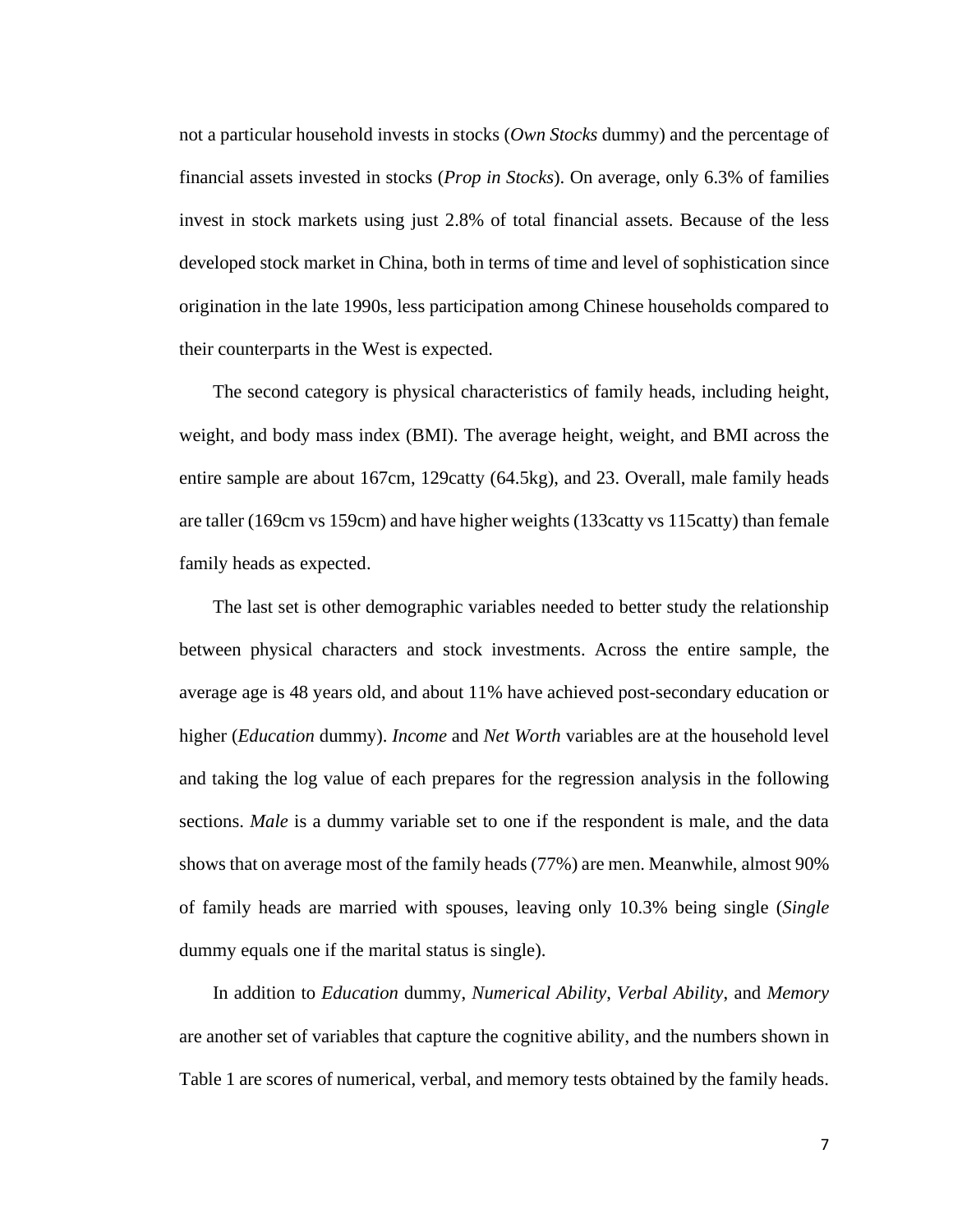*Health* index is set to be one if the family head's self-reported health status is in fair or poor health and to be two if in excellent, very good or good health, and on average the people's health status is somewhere in between these two categories (1.587).

The last two variables represent the sociability of family heads. They on average spend about 3 hours each day per week on social activities (*Daily Social Time (hrs*)), and less than 5% participate in religious activities (*Religious Participation* dummy taking the value of one if the respondent participates in religious organizations or services), which makes sense given China's communist political system where the majority of people is expected to be atheists.

### <span id="page-13-0"></span>**3 Empirical Methodologies**

The basic empirical methodology used in this study is the fixed-effects (FE) model as shown below:

$$
Y_{i,t} = \alpha_i + \alpha_t + \beta X_{i,t} + \varepsilon_{i,t}.
$$

*Yi,t* represents the financial decision dummy variable of family head *i* (*Own Stocks* dummy) in a specific year *t*, which is regressed on the physical characteristics  $X_{i,t}$ (*Height* and *BMI,* respectively). To avoid any impact from unobserved heterogeneity, which in this case, could be that 2012 has a bull stock market compared to 2010 and thus increases the number of households invested in stock markets, I add  $\alpha_t$  to capture time fixed effects. As Table 1 shows greater height and weight of males than that of females,  $\alpha_i$  is included for gender fixed effects. Also, just in case the error terms  $\varepsilon_{i,t}$  are heteroskedastic, I use robust standard errors for all of the regressions run in this paper.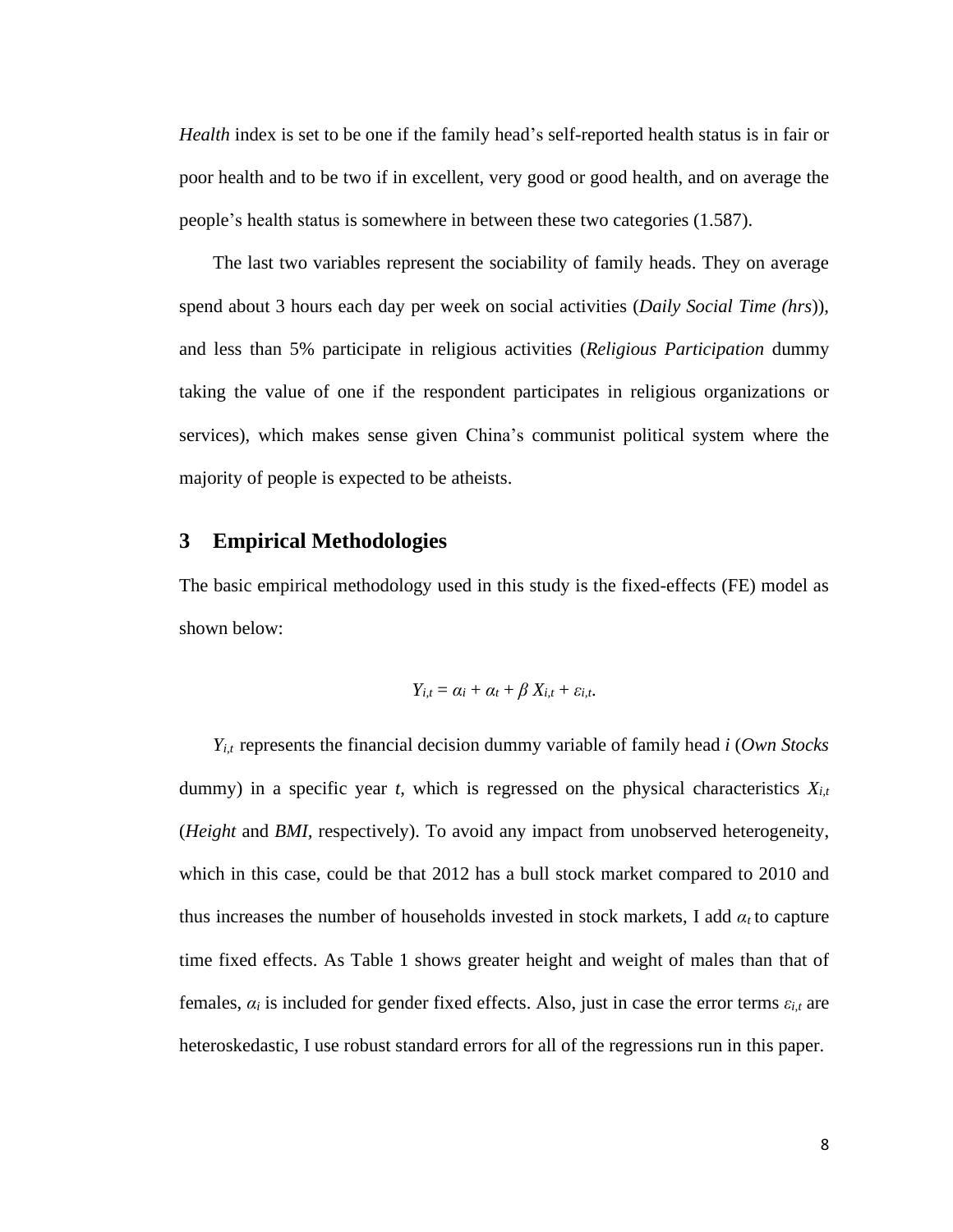In addition to the main dependable and independent variables described above, I add a set of control variables *Ci,t*, and the FE model becomes:

$$
Y_{i,t} = \alpha_i + \alpha_t + \beta X_{i,t} + \Gamma C_{i,t} + \varepsilon_{i,t}.
$$

Inspired by the determinants of stock market participation (Campbell, 2006), I first add two basic control variables, *Age* and *Single* Dummy. Next, I also include *Ln(Income)* because greater heights (weights) tend to lead to higher (lower) income according to Persico et al. (2004), Hamermesh and Biddle (1994), and Harper (2000). Meanwhile, the inclusion of *Ln(Net Worth)* learns from Campbell's (2006) use of the linear term of net worth. Then, according to Grinblatt et al. (2011), intelligence plays an important role in determining stock market participation, I thus choose to include *Education* dummy variable to control for intelligence. Finally, the last control variable I add is *Health*, and the rationale is that not only taller people are shown to be healthier (Case and Paxson, 2008a) but also people with poor health tend to invest less in risky asset classes such as stocks (Rosen and Wu, 2004).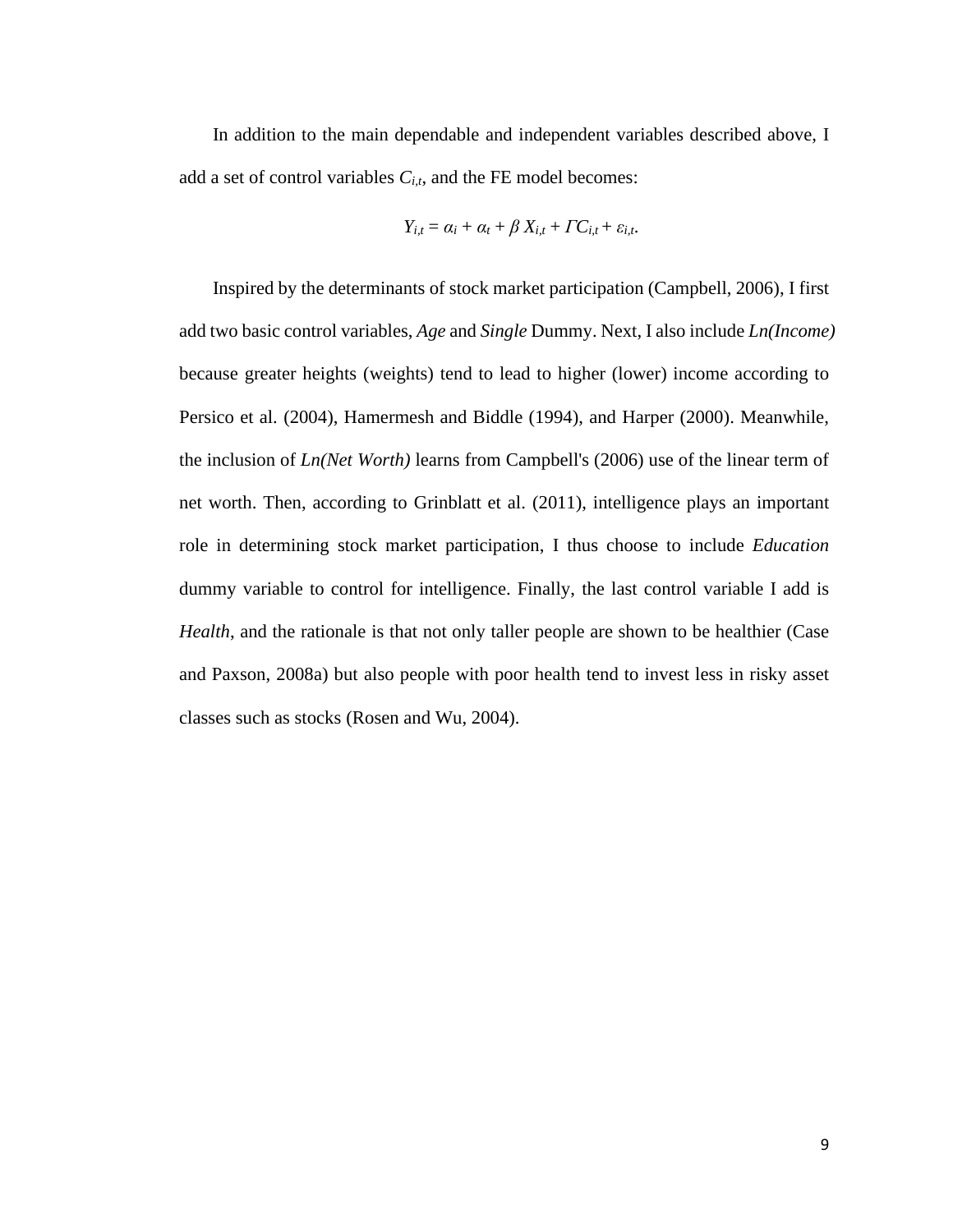# <span id="page-15-0"></span>**4 Regression Results and Discussions**

## <span id="page-15-1"></span>**4.1 Main Regressions**

I first run six regressions using the FE model described above to see if there is any height effect on stock market participation, and the results are shown in Table 2 below.

| Table 2: Stock Market Participation Regression Estimates (Height Effect) |              |              |                |                |             |              |  |  |
|--------------------------------------------------------------------------|--------------|--------------|----------------|----------------|-------------|--------------|--|--|
|                                                                          | (1)          | (2)          | (3)            | (4)            | (5)         | (6)          |  |  |
|                                                                          |              |              | Male Head      | Female Head    | Married     | Single       |  |  |
| Height                                                                   | $0.00310***$ | $0.00125***$ | $0.00150***$   | 0.000377       | $0.00111**$ | $0.00211*$   |  |  |
|                                                                          | (8.36)       | (3.36)       | (3.78)         | (0.38)         | (2.78)      | (2.02)       |  |  |
|                                                                          |              |              |                |                |             |              |  |  |
| Age                                                                      |              | 0.000368*    | 0.000366       | 0.000448       | 0.000487*   | $-0.0000438$ |  |  |
|                                                                          |              | (1.98)       | (1.76)         | (1.04)         | (2.28)      | $(-0.12)$    |  |  |
|                                                                          |              |              |                |                |             |              |  |  |
| Single                                                                   |              | 0.0131       | $0.0223*$      | 0.0000473      |             |              |  |  |
|                                                                          |              | (1.64)       | (2.37)         | (0.00)         |             |              |  |  |
|                                                                          |              |              |                |                |             |              |  |  |
| Income                                                                   |              | $0.0118***$  | $0.00874***$   | $0.0215***$    | $0.0120***$ | 0.00614      |  |  |
|                                                                          |              | (6.21)       | (4.17)         | (5.05)         | (5.83)      | (1.23)       |  |  |
|                                                                          |              |              |                |                |             |              |  |  |
| Net Worth                                                                |              | $0.0339***$  | $0.0332***$    | $0.0359***$    | $0.0375***$ | $0.0200***$  |  |  |
|                                                                          |              | (15.23)      | (13.18)        | (7.69)         | (14.74)     | (4.46)       |  |  |
|                                                                          |              |              |                |                |             |              |  |  |
| Education                                                                |              | $0.146***$   | $0.148***$     | $0.139***$     | $0.144***$  | $0.141***$   |  |  |
|                                                                          |              | (10.80)      | (9.75)         | (4.84)         | (9.94)      | (3.97)       |  |  |
|                                                                          |              |              |                |                |             |              |  |  |
| Health                                                                   |              | $-0.0136**$  | $-0.0132*$     | $-0.0148$      | $-0.0131*$  | $-0.0159$    |  |  |
|                                                                          |              | $(-2.67)$    | $(-2.35)$      | $(-1.26)$      | $(-2.40)$   | $(-1.11)$    |  |  |
|                                                                          |              |              |                |                |             |              |  |  |
| Year FE                                                                  | Yes          | Yes          | Yes            | Yes            | Yes         | Yes          |  |  |
| Gender FE                                                                | Yes          | Yes          | N <sub>o</sub> | N <sub>o</sub> | Yes         | Yes          |  |  |
| $\boldsymbol{N}$                                                         | 9462         | 8838         | 6858           | 1980           | 7939        | 899          |  |  |

*t* statistics in parentheses

 $p < 0.05$ ,  $p < 0.01$ ,  $p < 0.001$ 

As Table 2 shows, the height effect on stock market participation exists except in the case of female heads, which is not surprising as Addoum, Korniotis, and Kumar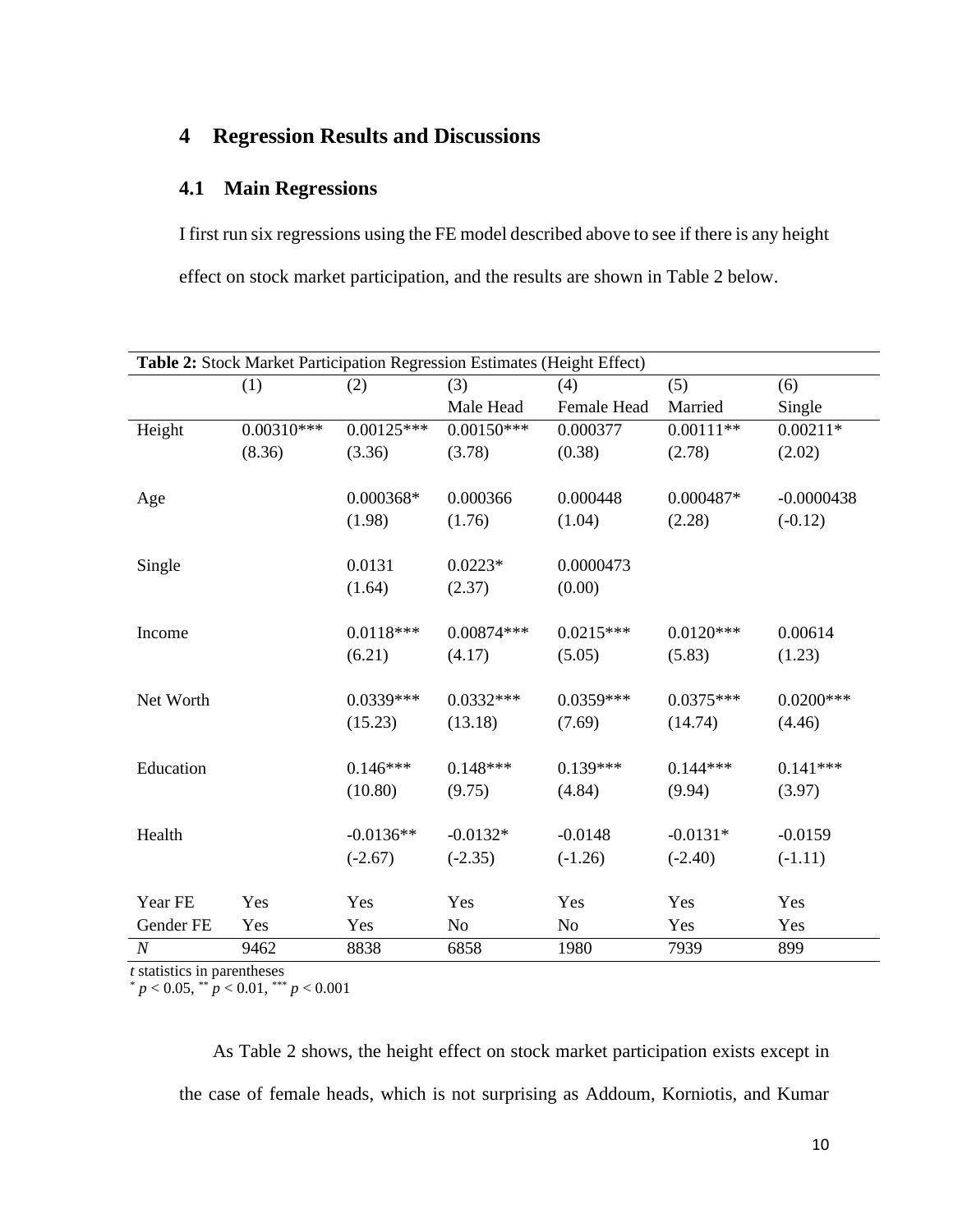(2017) demonstrate a stronger height effect for men. Columns (1) and (2) show significantly positive height coefficient estimates, and as expected, the magnitude of coefficients gets reduced from 0.00310 (without any controls) to 0.00125 when including all of the control variables. Height coefficient estimates in columns (3) and (4) confirm the existence of gender effect, and the ones in columns (5) and (6) demonstrate a more significant height effect on household stock investment decisions made by married family heads.

| Table 3: Stock Market Participation Regression Estimates (BMI Effect) |              |             |                |              |             |             |  |  |
|-----------------------------------------------------------------------|--------------|-------------|----------------|--------------|-------------|-------------|--|--|
|                                                                       | (1)          | (2)         | (3)            | (4)          | (5)         | (6)         |  |  |
|                                                                       |              |             | Male Head      | Female Head  | Married     | Single      |  |  |
| <b>BMI</b>                                                            | $0.00381***$ | 0.00123     | $0.00180*$     | 0.0000588    | 0.00119     | 0.00209     |  |  |
|                                                                       | (5.58)       | (1.80)      | (2.34)         | (0.04)       | (1.65)      | (0.98)      |  |  |
|                                                                       |              |             |                |              |             |             |  |  |
| Age                                                                   |              | 0.000276    | 0.000273       | 0.000422     | $0.000417*$ | $-0.000231$ |  |  |
|                                                                       |              | (1.51)      | (1.34)         | (0.99)       | (1.98)      | $(-0.63)$   |  |  |
|                                                                       |              |             |                |              |             |             |  |  |
| Single                                                                |              | 0.0131      | $0.0228*$      | $-0.0000498$ |             |             |  |  |
|                                                                       |              | (1.65)      | (2.42)         | $(-0.00)$    |             |             |  |  |
|                                                                       |              |             |                |              |             |             |  |  |
| Income                                                                |              | $0.0120***$ | $0.00900$ ***  | $0.0216***$  | $0.0121***$ | 0.00723     |  |  |
|                                                                       |              | (6.33)      | (4.30)         | (5.05)       | (5.89)      | (1.45)      |  |  |
|                                                                       |              |             |                |              |             |             |  |  |
| Net Worth                                                             |              | $0.0339***$ | $0.0331***$    | $0.0359***$  | $0.0376***$ | $0.0196***$ |  |  |
|                                                                       |              | (15.12)     | (12.99)        | (7.68)       | (14.70)     | (4.26)      |  |  |
|                                                                       |              |             |                |              |             |             |  |  |
| Education                                                             |              | $0.147***$  | $0.150***$     | $0.139***$   | $0.145***$  | $0.148***$  |  |  |
|                                                                       |              | (10.90)     | (9.80)         | (4.88)       | (9.98)      | (4.18)      |  |  |
|                                                                       |              |             |                |              |             |             |  |  |
| Health                                                                |              | $-0.0130*$  | $-0.0125*$     | $-0.0146$    | $-0.0126*$  | $-0.0140$   |  |  |
|                                                                       |              | $(-2.54)$   | $(-2.23)$      | $(-1.24)$    | $(-2.32)$   | $(-0.98)$   |  |  |
|                                                                       |              |             |                |              |             |             |  |  |
| Year FE                                                               | Yes          | Yes         | Yes            | Yes          | Yes         | Yes         |  |  |
| Gender FE                                                             | Yes          | Yes         | N <sub>o</sub> | <b>No</b>    | Yes         | Yes         |  |  |
| $\cal N$                                                              | 9462         | 8838        | 6858           | 1980         | 7939        | 899         |  |  |

*t* statistics in parentheses

\* *p* < 0.05, \*\* *p* < 0.01, \*\*\* *p* < 0.001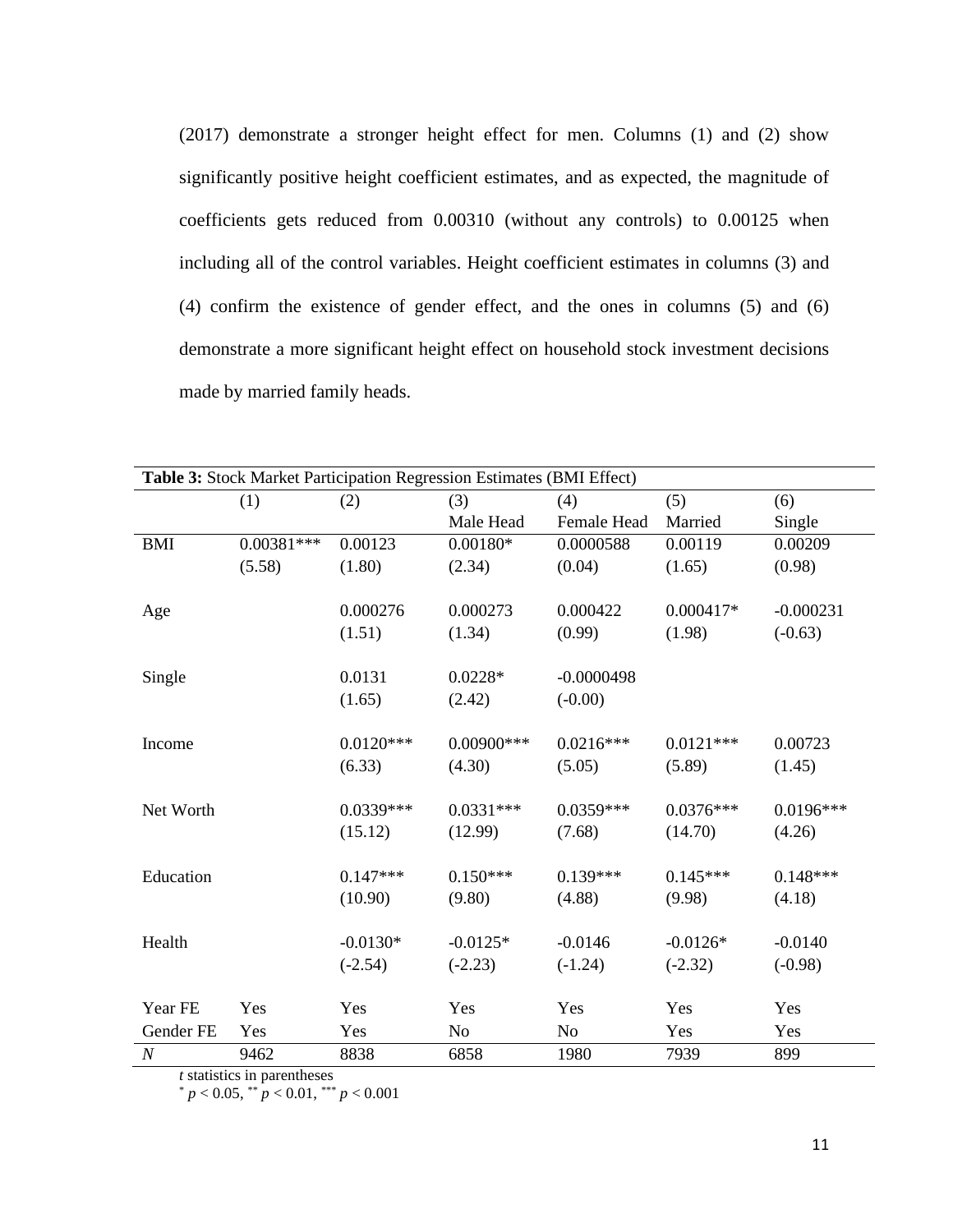Then, switching *Height* variable with *BMI* variable and using the same six specifications of the FE model as above, I generate Table 3 as shown above. Table 3 indicates that BMI does not seem to have a significant negative effect on stock market participation, which is demonstrated by Addoum, Korniotis, and Kumar (2017). Given that there seems to be no BMI effect on household stock market participation in China, the remainder of my research only focuses on further analysis on the height effect.

Motivated by the study done by Addoum, Korniotis, and Kumar (2017), I want to find out what are the channels through which a positive relationship between height and stock investment decisions is established. The way to find out those various channels borrows the method used by Persico et al. (2004), where I incrementally add a different group of control variables to examine the degree to which each group reduces height coefficient estimates. Starting from the first regression with basic controls such as *Age*  and *Single*, I run another five regressions with incremental specifications representing a specific group of controls on top of basic controls.

Table 4 shows the height coefficient estimates under these six specifications. Note that in column (3), there are another three control variables (*Numerical, Verbal Ability, and Memory*) added into the FE model in addition to *Educatio*n mentioned in the previous section, and together they form cognitive controls. Another thing I add to this set of regressions, as shown in column (5), is social controls that consist of *Daily Social Time* and *Religious Participation*. Because more sociable people would more likely participate in the stock market (Hong et al., 2004), I include these two measures as well. Columns (2) and (4) have the same controls as previously defined in Section 3. The last specification, in column (6), considers all controls, including every control variable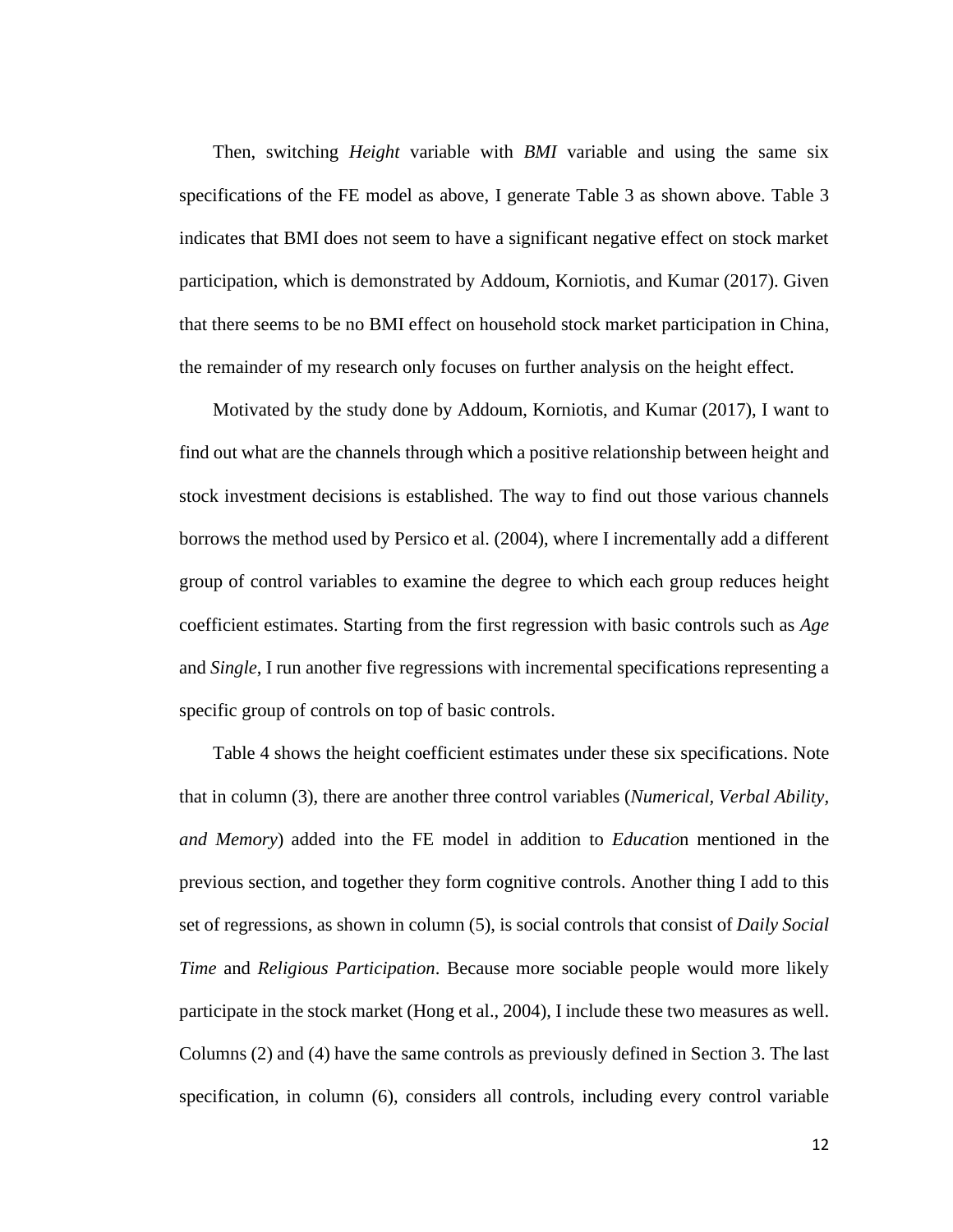#### from column  $(1)$  to  $(5)$ .

| Table 4: Stock Market Participation Regression Estimates (Height Effect - Additional Analysis) |              |                     |              |                     |                     |                     |  |  |
|------------------------------------------------------------------------------------------------|--------------|---------------------|--------------|---------------------|---------------------|---------------------|--|--|
|                                                                                                | (1)          | (2)                 | (3)          | (4)                 | (5)                 | (6)                 |  |  |
|                                                                                                | <b>Basic</b> | <b>Basic</b><br>and | Basic<br>and | <b>Basic</b><br>and | <b>Basic</b><br>and | <b>All Controls</b> |  |  |
|                                                                                                | Controls     | Income              | Cognitive    | Health              | Social              |                     |  |  |
|                                                                                                |              | Controls            | Controls     | Controls            | Controls            |                     |  |  |
| Height                                                                                         | $0.00311***$ | $0.00174***$        | $0.00259***$ | $0.00313***$        | $0.00322***$        | $0.00157*$          |  |  |
|                                                                                                | (8.08)       | (4.58)              | (3.61)       | (8.09)              | (7.45)              | (2.15)              |  |  |
| Age                                                                                            | 0.0000532    | $-0.0000499$        | $0.00254***$ | 0.0000285           | 0.0000120           | $0.00159***$        |  |  |
|                                                                                                | (0.28)       | $(-0.26)$           | (6.53)       | (0.15)              | (0.05)              | (4.12)              |  |  |
| Single                                                                                         | $-0.00768$   | $0.0271***$         | $-0.00790$   | $-0.00772$          | $-0.00489$          | 0.0215              |  |  |
|                                                                                                | $(-0.95)$    | (3.31)              | $(-0.47)$    | $(-0.95)$           | $(-0.53)$           | (1.30)              |  |  |
|                                                                                                |              |                     |              |                     |                     |                     |  |  |
| Income                                                                                         |              | $0.0173***$         |              |                     |                     | $0.0127***$         |  |  |
|                                                                                                |              | (8.81)              |              |                     |                     | (3.40)              |  |  |
| Net Worth                                                                                      |              | $0.0388***$         |              |                     |                     | $0.0496***$         |  |  |
|                                                                                                |              | (16.83)             |              |                     |                     | (12.70)             |  |  |
| Education                                                                                      |              |                     | $0.151***$   |                     |                     | $0.100***$          |  |  |
|                                                                                                |              |                     | (8.00)       |                     |                     | (5.33)              |  |  |
| Numerical Ability                                                                              |              |                     | $0.00400**$  |                     |                     | $0.00337*$          |  |  |
|                                                                                                |              |                     | (3.03)       |                     |                     | (2.55)              |  |  |
| Verbal Ability                                                                                 |              |                     | $0.00342***$ |                     |                     | $0.00205***$        |  |  |
|                                                                                                |              |                     | (5.78)       |                     |                     | (3.46)              |  |  |
| Memory                                                                                         |              |                     | $0.00816**$  |                     |                     | $0.00662*$          |  |  |
|                                                                                                |              |                     | (2.69)       |                     |                     | (2.21)              |  |  |
| Health                                                                                         |              |                     |              | $-0.00336$          |                     | $-0.0135$           |  |  |
|                                                                                                |              |                     |              | $(-0.65)$           |                     | $(-1.48)$           |  |  |
| Daily Social Time                                                                              |              |                     |              |                     | $-0.00817***$       | $-0.00692***$       |  |  |
|                                                                                                |              |                     |              |                     | $(-6.83)$           | $(-3.47)$           |  |  |
| Religious Participation                                                                        |              |                     |              |                     | $-0.00331$          | 0.0220              |  |  |
|                                                                                                |              |                     |              |                     | $(-0.27)$           | (1.07)              |  |  |
| Year FE                                                                                        | Yes          | Yes                 | Yes          | Yes                 | Yes                 | Yes                 |  |  |
| Gender FE                                                                                      | Yes          | Yes                 | Yes          | Yes                 | Yes                 | Yes                 |  |  |
| $\cal N$                                                                                       | 9462         | 8838                | 4019         | 9462                | 8240                | 3778                |  |  |

*t* statistics in parentheses

\* *p* < 0.05, \*\* *p* < 0.01, \*\*\* *p* < 0.001

According to Table 4, only income channel and cognitive channel seem to partially explain the positive relationship between height and stock investments in China. Between these two channels, the income channel plays a bigger role. For example, the height coefficient estimate drops by more than 44% from 0.00311 to 0.00174 when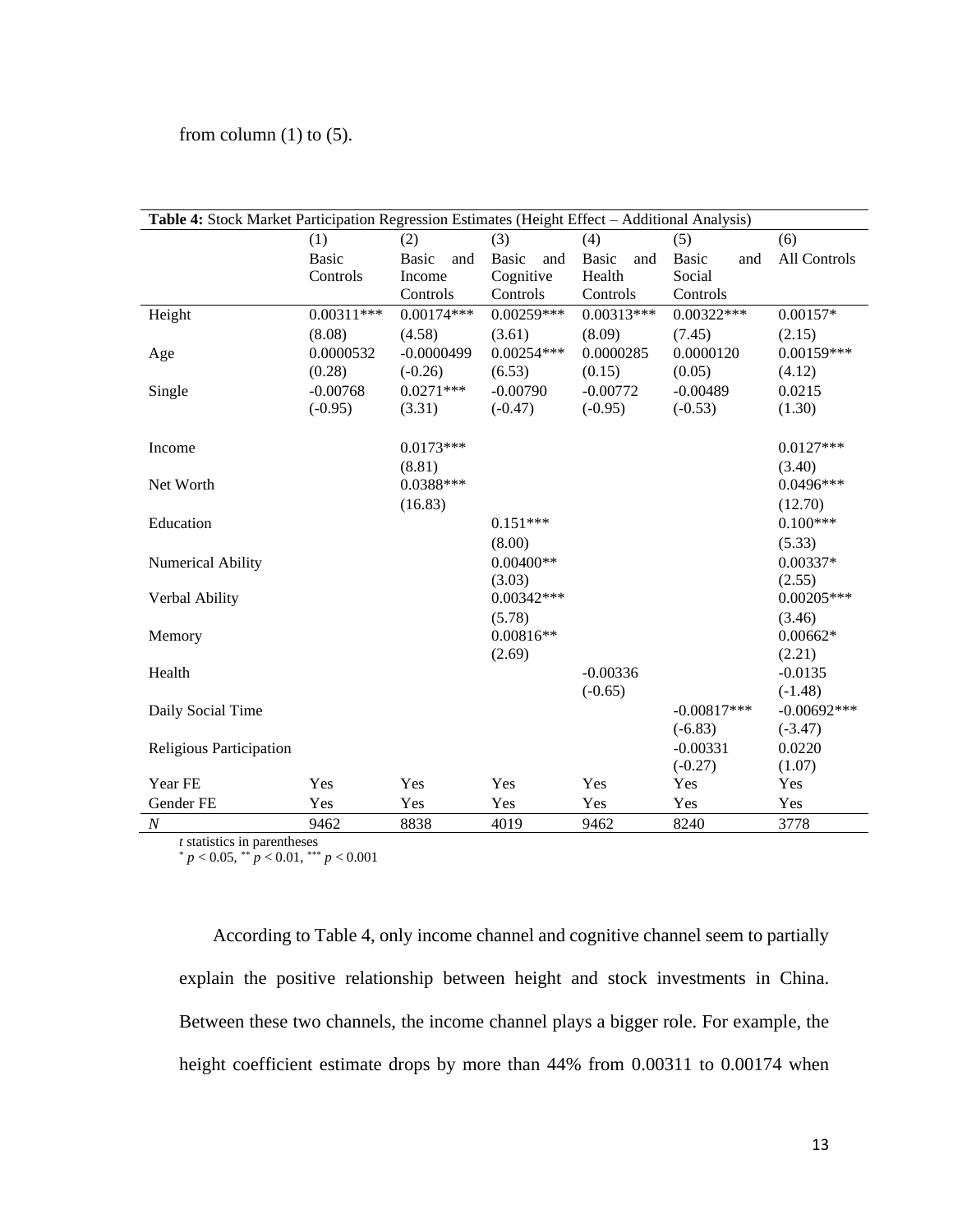incrementally adding income and wealth controls, whereas the same coefficient estimate gets only reduced by less than 20% to 0.00259 when adding cognitive controls.

## <span id="page-19-0"></span>**4.2 Ancillary Regressions**

Up to this point, I have shown the existence of height effects in stock market participation in China and find out that the relationship between height and portfolio decisions can be partially attributed to the environment feedback channel captured by income and net worth controls, and to cognitive abilities measured by education level and numerical, verbal, and memory tests. Now, given these two channels observed, I would like to answer another two questions. Do taller individuals tend to earn more in China? Do taller individuals tend to have higher education and thus have higher cognitive abilities? Therefore, I run two ancillary regressions using *Ln(Income) and Education* respectively as the dependable variables, *Height* as the main independent variable, and relevant other demographic variables as controls. Tables 5 and 6 below show the regression results.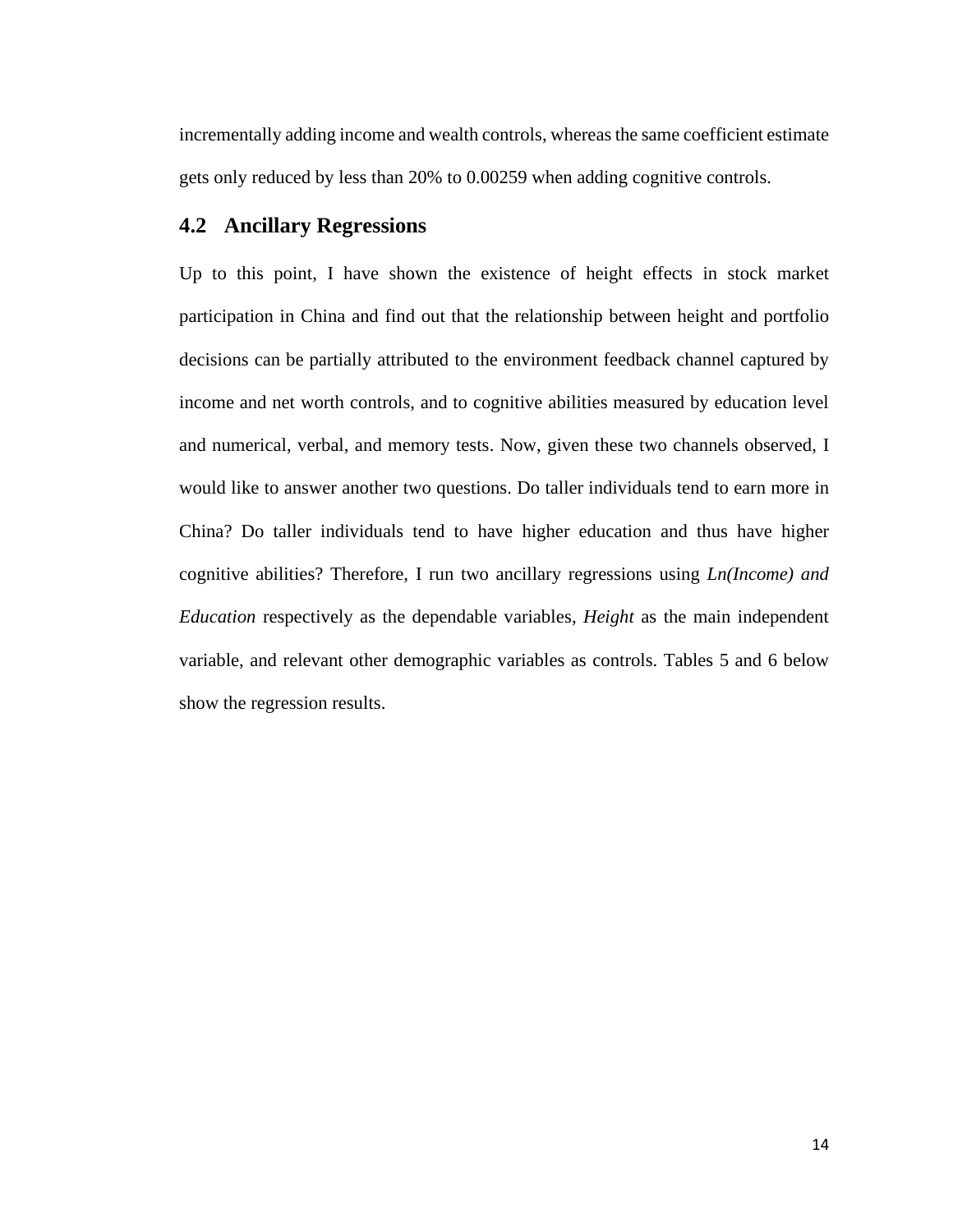| <b>Table 5:</b> Income Regression Estimates (Height Effect on Income) |             |             |                |             |             |              |  |  |
|-----------------------------------------------------------------------|-------------|-------------|----------------|-------------|-------------|--------------|--|--|
|                                                                       | (1)         | (2)         | (3)            | (4)         | (5)         | (6)          |  |  |
|                                                                       |             |             | Male Head      | Female Head | Married     | Single       |  |  |
| Height                                                                | $0.0204***$ | $0.0132***$ | $0.0132***$    | $0.0122*$   | $0.0108***$ | $0.0251***$  |  |  |
|                                                                       | (9.80)      | (6.51)      | (5.92)         | (2.50)      | (5.07)      | (4.36)       |  |  |
|                                                                       |             |             |                |             |             |              |  |  |
| Age                                                                   |             | $-0.000284$ | $-0.00136$     | 0.00212     | $0.00239*$  | $-0.0123***$ |  |  |
|                                                                       |             | $(-0.27)$   | $(-1.14)$      | (0.98)      | (2.12)      | $(-4.43)$    |  |  |
|                                                                       |             |             |                |             |             |              |  |  |
| Single                                                                |             | $-0.510***$ | $-0.622***$    | $-0.353***$ |             |              |  |  |
|                                                                       |             | $(-11.00)$  | $(-9.78)$      | $(-5.39)$   |             |              |  |  |
|                                                                       |             |             |                |             |             |              |  |  |
| Education                                                             |             | $0.762***$  | $0.790***$     | $0.677***$  | $0.759***$  | $0.640***$   |  |  |
|                                                                       |             | (23.34)     | (22.27)        | (8.95)      | (22.20)     | (6.11)       |  |  |
|                                                                       |             |             |                |             |             |              |  |  |
| Health                                                                |             | $0.0954***$ | $0.0940**$     | 0.0977      | $0.0829**$  | $0.205*$     |  |  |
|                                                                       |             | (3.75)      | (3.27)         | (1.81)      | (3.16)      | (2.23)       |  |  |
|                                                                       |             |             |                |             |             |              |  |  |
| Year FE                                                               | Yes         | Yes         | Yes            | Yes         | Yes         | Yes          |  |  |
| Gender FE                                                             | Yes         | Yes         | N <sub>0</sub> | No          | Yes         | Yes          |  |  |
| N                                                                     | 9162        | 9162        | 7093           | 2069        | 8223        | 939          |  |  |

*t* statistics in parentheses

\* *p* < 0.05, \*\* *p* < 0.01, \*\*\* *p* < 0.001

The same FE model described in Section 3 is used, and model specifications from column (1) to (6) follow the same order as it is in Table 2 and 3. Both in Table 5 and 6, height coefficient estimates are significant at all levels regardless of the gender or marital status of the family head as well as whether or not controlling other demographic variables. These results answer the aforementioned two questions. Thus, within my sample, taller Chinese tend to earn a higher income, which is consistent with findings documented by Persico et al. (2004). At the same time, the regression results shown in Table 6 are also consistent with the findings of Case and Paxson (2008b) that there exists a positive relationship between height and education level.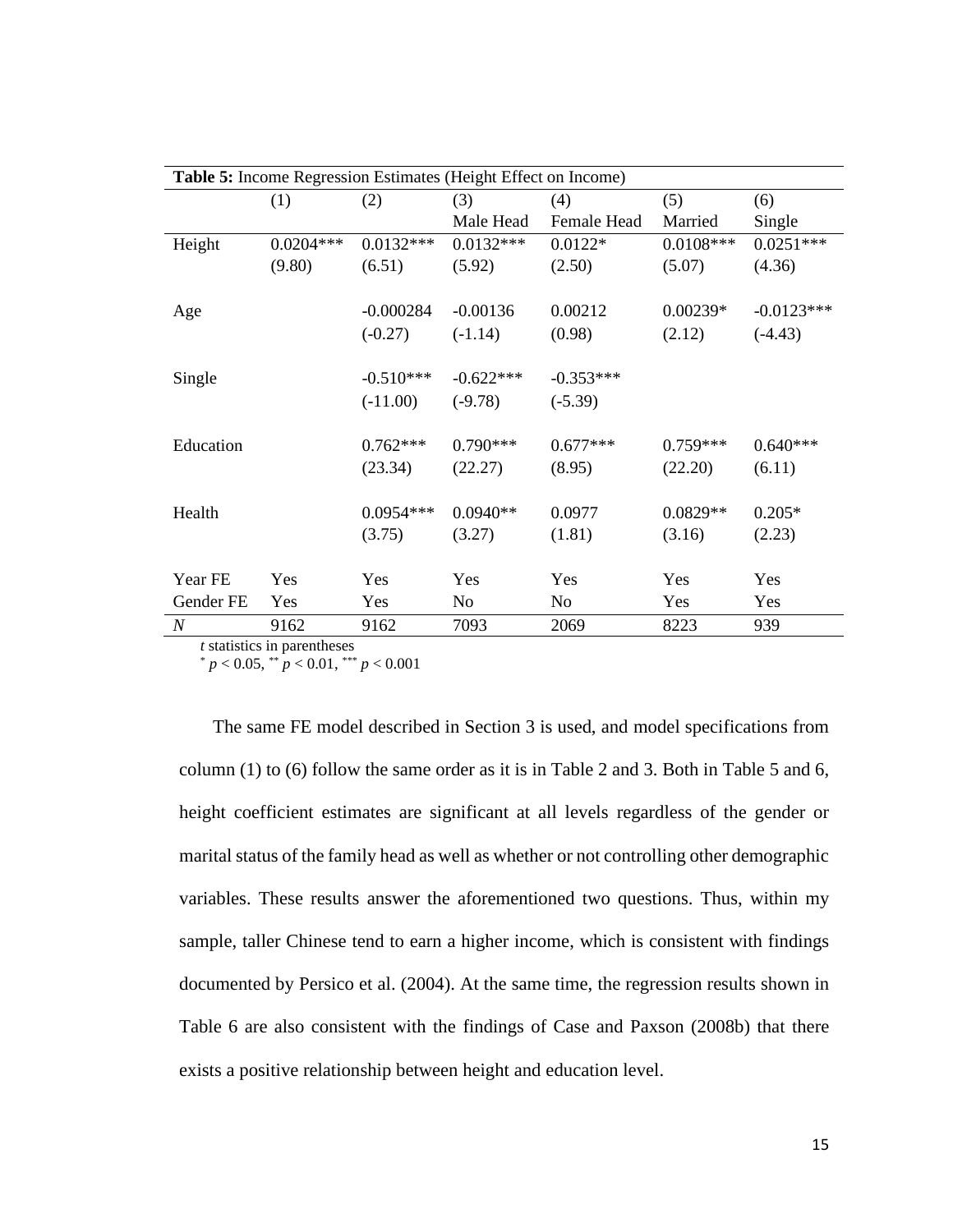| Table 6: Education Regression Estimates (Height Effect on Education) |              |               |               |                |               |               |  |  |
|----------------------------------------------------------------------|--------------|---------------|---------------|----------------|---------------|---------------|--|--|
|                                                                      | (1)          | (2)           | (3)           | (4)            | (5)           | (6)           |  |  |
|                                                                      |              |               | Male Head     | Female Head    | Married       | Single        |  |  |
| Height                                                               | $0.00653***$ | $0.00378***$  | 0.00388***    | 0.00349**      | $0.00297***$  | $0.00852***$  |  |  |
|                                                                      | (12.35)      | (7.25)        | (6.70)        | (2.90)         | (5.38)        | (4.95)        |  |  |
|                                                                      |              |               |               |                |               |               |  |  |
| Age                                                                  |              | $-0.00356***$ | $-0.00315***$ | $-0.00496***$  | $-0.00319***$ | $-0.00483***$ |  |  |
|                                                                      |              | $(-12.69)$    | $(-9.84)$     | $(-8.53)$      | $(-10.48)$    | $(-6.78)$     |  |  |
| Single                                                               |              | $0.0972***$   | $0.101***$    | $0.101***$     |               |               |  |  |
|                                                                      |              | (8.34)        | (6.81)        | (5.19)         |               |               |  |  |
|                                                                      |              |               |               |                |               |               |  |  |
| Income                                                               |              | $0.0387***$   | $0.0409***$   | $0.0320***$    | $0.0380***$   | $0.0307***$   |  |  |
|                                                                      |              | (14.13)       | (14.13)       | (4.98)         | (12.83)       | (4.37)        |  |  |
| Net Worth                                                            |              | $0.0360***$   | $0.0362***$   | $0.0365***$    | $0.0397***$   | $0.0234***$   |  |  |
|                                                                      |              | (13.74)       | (11.94)       | (7.10)         | (13.87)       | (3.70)        |  |  |
|                                                                      |              |               |               |                |               |               |  |  |
| Health                                                               |              | 0.00216       | $-0.00362$    | 0.0213         | 0.00126       | 0.0124        |  |  |
|                                                                      |              | (0.34)        | $(-0.50)$     | (1.58)         | (0.19)        | (0.58)        |  |  |
|                                                                      |              |               |               |                |               |               |  |  |
| Year FE                                                              | Yes          | Yes           | Yes           | Yes            | Yes           | Yes           |  |  |
| Gender FE                                                            | Yes          | Yes           | No            | N <sub>o</sub> | Yes           | Yes           |  |  |
| $\boldsymbol{N}$                                                     | 9462         | 8838          | 6858          | 1980           | 7939          | 899           |  |  |

*t* statistics in parentheses

\* *p* < 0.05, \*\* *p* < 0.01, \*\*\* *p* < 0.001

## <span id="page-21-0"></span>**5 Summary and Conclusions**

Inspired by Addoum, Korniotis, and Kumar (2017), this study examines whether the positive (negative) height (BMI) association with investment decisions in the stock market also exists in China. In terms of the height effect, my finding confirms its existence among Chinese households. However, I do not find the evidence in China supporting that more overweight people (having higher BMI) favor less risky investment choices and thus invest less in stock markets as Addoum, Korniotis, and Kumar (2017) have shown in their paper.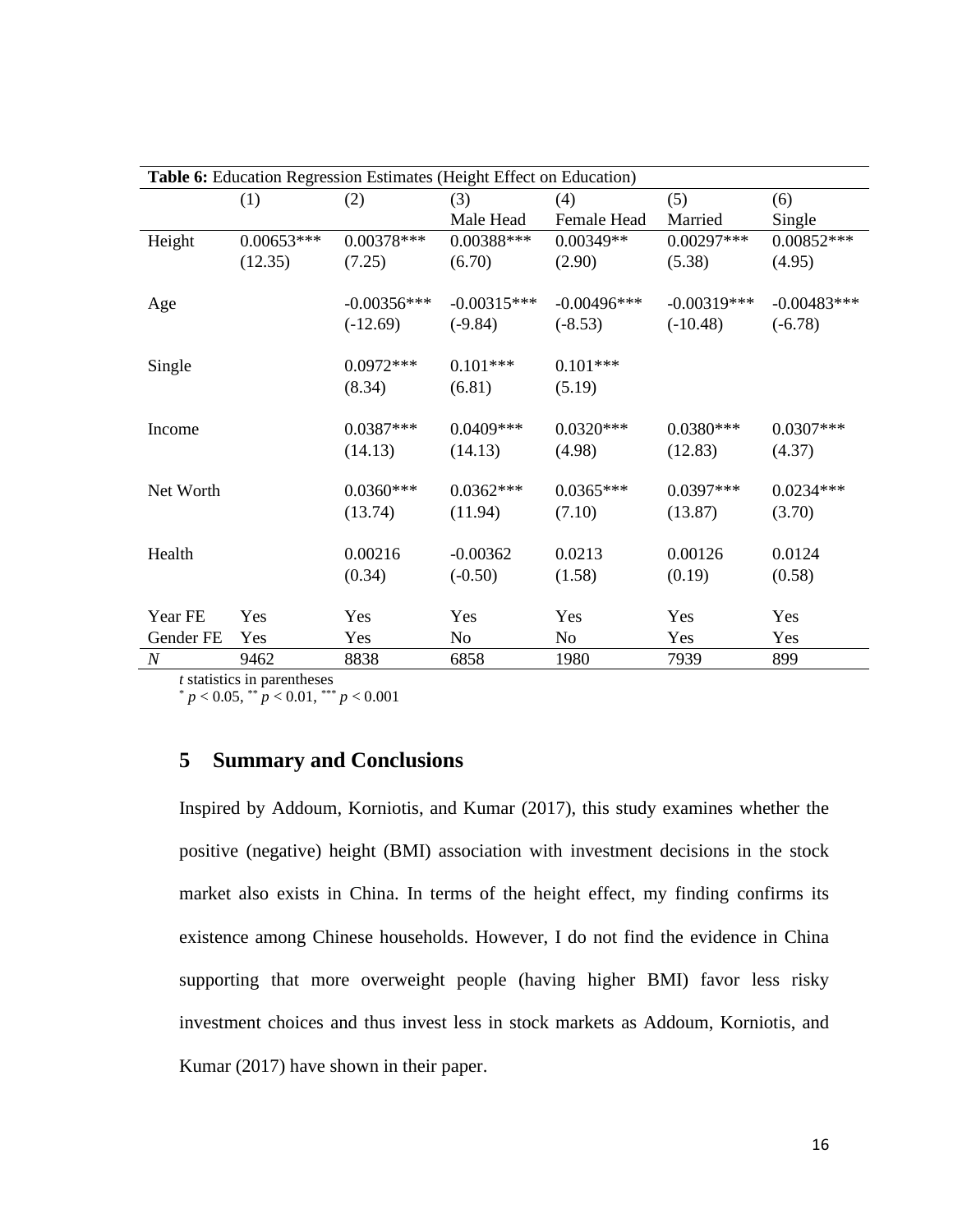The CFPS dataset has rich information on both observed and unobserved characteristics of family heads in China, which provides me with the opportunity to further look into the main channels that could explain height premiums on stock market participation. I find the two channels are income and cognitive abilities, and the income channel plays a much bigger role in explaining the positive height effect on stock market participation. Additionally, my ancillary regression results demonstrate that taller individuals tend to earn more and have better education, which is consistent with findings in other literature.

The evidence of a strong relationship between height and portfolio decisions shown in this paper may motivate others to conduct more studies. For example, in the paper written by Addoum, Korniotis, and Kumar (2017), it is the height in teenager years that drive the relation between height and stock market participation, and experiences during teenager years serve as one of the two main channels through which height influences investment decisions. It would be interesting to see if this will be the same case in China if more data from the teenage years of individuals had been made available. It would not be surprising to see a difference in the result when comparing households in China to the ones in the US and Europe. For example, Gomes, Haliassos, and Ramadorai (2020) said in their paper, household financial decisions are complex and heterogeneous. China and the West each have their unique social environment where differences in peer effects, cultural and hereditary factors, as well as cognition and educational interventions, could potentially play important roles in explaining the relation between physical characters and household financial decisions.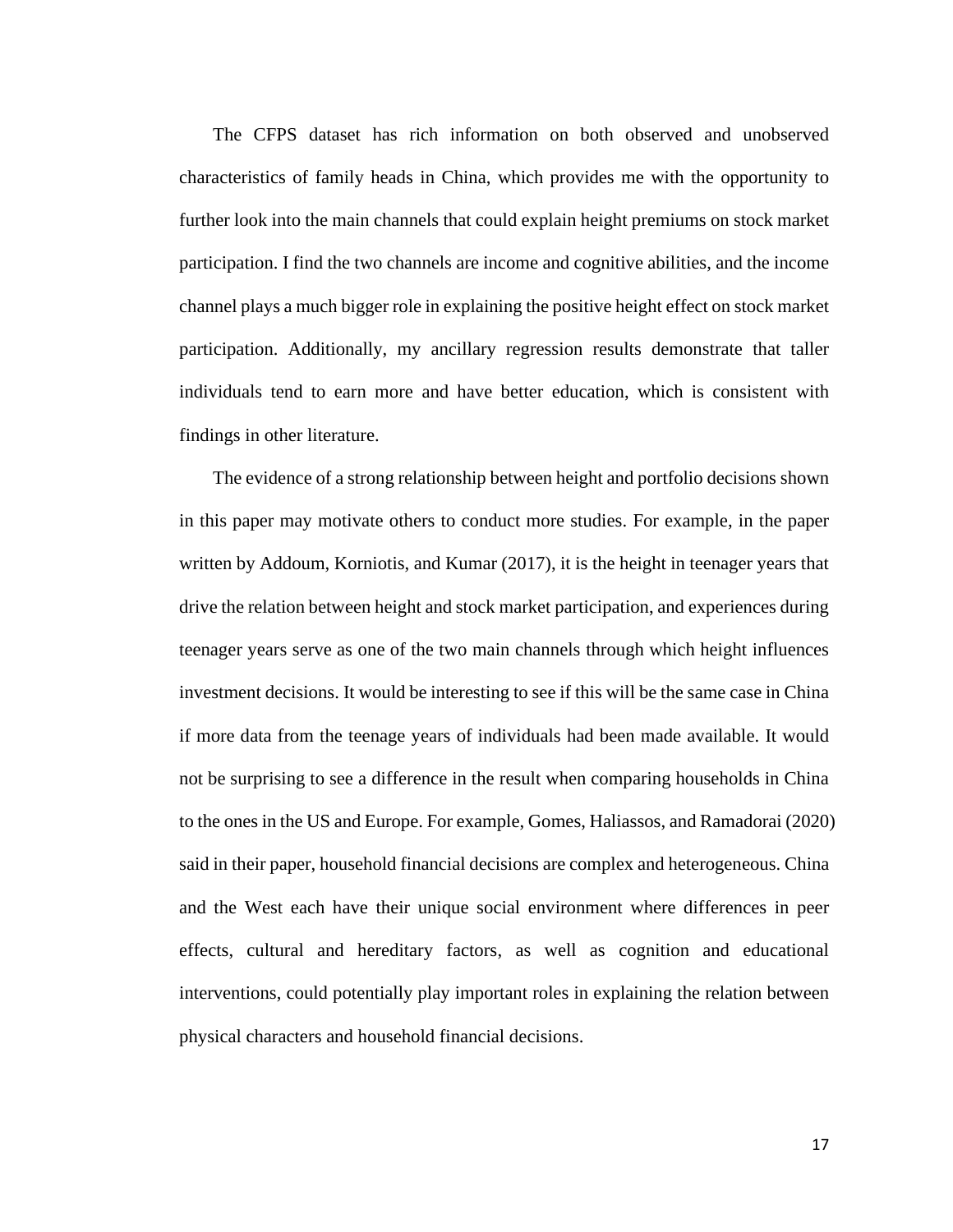Furthermore, the established relationship between physical attributes and household financial decisions could extend to study their impacts on professional managers' performance. Given that the risk-taking behavior of mutual fund, hedge fund, and corporate managers could be correlated with their height and BMI (Addoum, Korniotis, and Kumar, 2017), other studies could try to get the dataset that has information on those Chinese professional money managers to assess any potential relationship between managers' performance levels (or risk attitudes) to their height (or BMI). Of course, the reason why there is no weight (BMI) effect on stock market participation among Chinese households could be a quick start for further analysis.

Finally, chief executive officers (CEOs) who are taller tend to have growth-focused corporate policies, which could be attributed to more confidence and less risk aversion brought by greater heights (Graham et al., 2013). Similarly, Graham et al. (2017) also show that more competent-looking physical appearances lead to higher compensation among CEOs. As more extensive data on physical attributes from other economic settings become available in China, similar studies could be conducted to further explore the relationship between personal physical attributes and managerial decisions as well. In summary, after much literature in the area of household finance has extensively studied households in the West, a lot more remains to be done to better understand the investment choices of Chinese households. Hopefully, this paper has provided some insights for further research in the future.